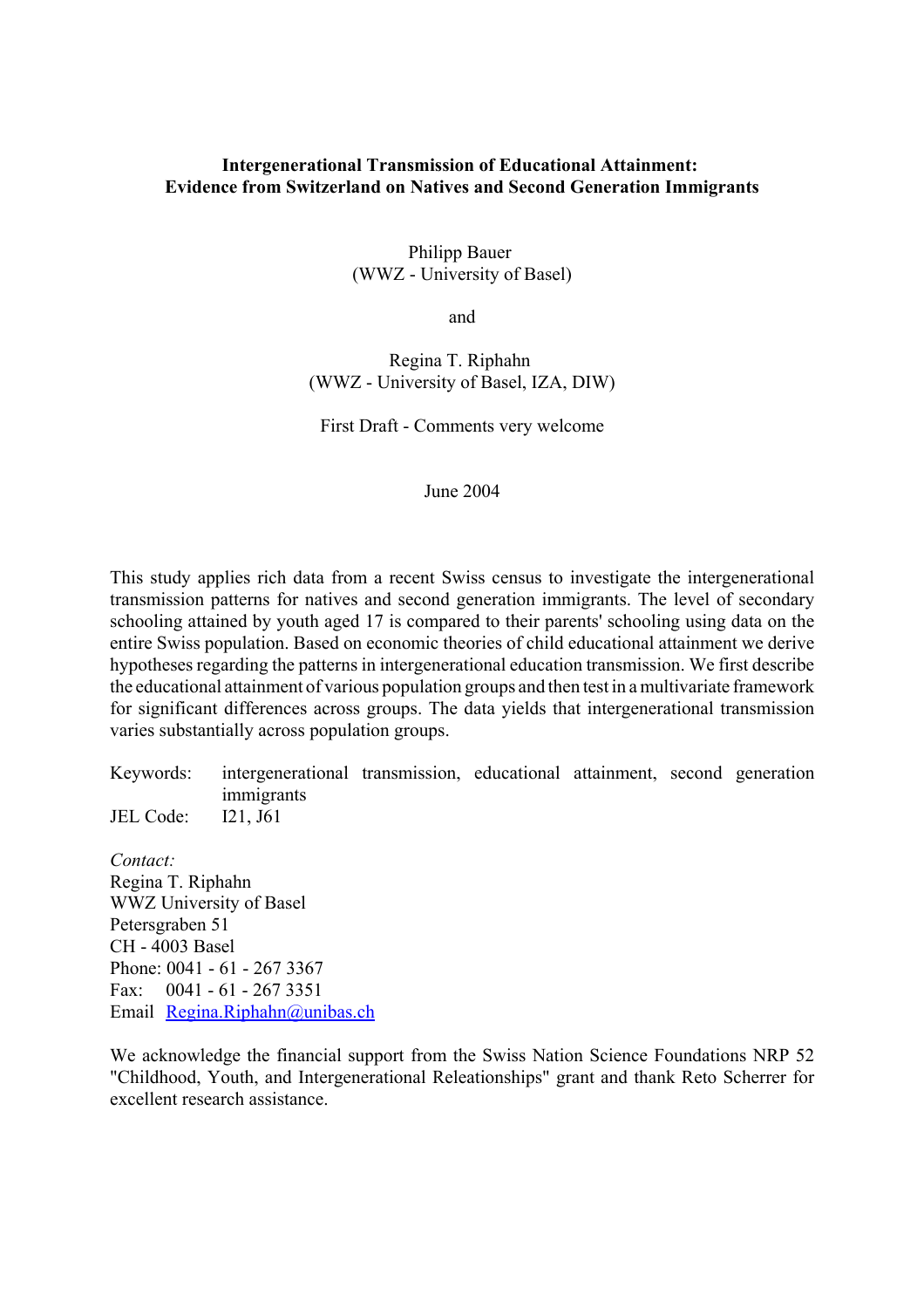## **1. Introduction**

We know that child educational outcomes are affected by their parents' characteristics. Are such patterns of intergenerational transmission of education features of education systems or do they differ across population groups under given educational institutions? This study answers this question based on evidence from Switzerland, where intergenerational educational mobility is particularly low.

This explicit focus on heterogeneity in intergenerational education transmission is new to the education literature. While studies of educational attainment acknowledge the relevance of parental background they do not discuss the potential heterogeneity in education transmission. Existing studies on the educational attainment of immigrants hardly compare the role of parents across population groups. $<sup>1</sup>$ </sup>

The importance of parental characteristics is stressed by Belzil and Hansen (2003), who find that family background variables account for up to 85 percent in the explainable variation in child school attainment. If - in response to such evidence - educational policy intends to support educational mobility it must know whether the observed patterns are due to characteristics of educational institutions or of certain population groups.

The OECD's study on pupils' educational outcomes (PISA) yielded that across 31 participating countries the impact of parent socioeconomic status on child educational outcome was nowhere as large as in Switzerland (OECD 2002). Thus, by international comparison, the Swiss educational system appears to favor the children of the better off. Typically the offspring of immigrants are not in that group and yet the economic impact of immigration depends on the adjustment process of these youths. So it is important, whether differential intergenerational

<sup>&</sup>lt;sup>1</sup> Among the few exceptions are Gang and Zimmermann (2000), van Ours and Veenman (2003), and Nielsen et al. (2003). While the former find no impact of parental human capital for children of immigrants, Ours and Veenman conclude that natives and immigrants do not differ in intergenerational educational transmission. Nielsen et al. (2003) suggest that second generation immigrants in Denmark are educationally more mobile than natives.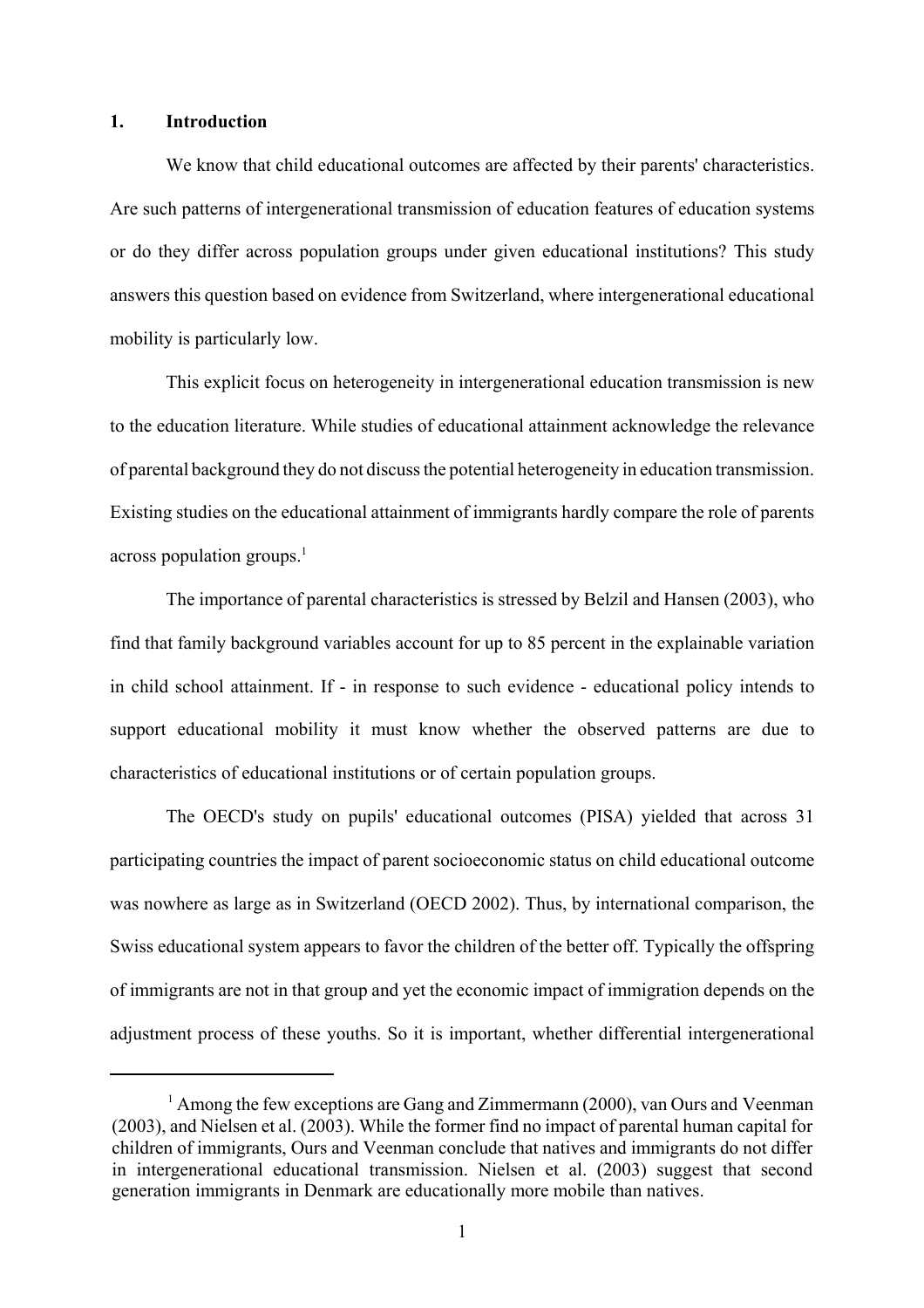mobility provides a bridge to allow disadvantaged children of immigrants to catch up with natives.

To answer the question of whether there are significant differences in the rate of intergenerational educational transmission and in educational upward mobility between population groups, we use the year 2000 population census of Switzerland which covered the entire population of 7.5 million individuals. For several reasons, Switzerland is a particularly interesting country to look at: First, it has a large population share of immigrants: as of 2000 21.3 percent of the Swiss population where foreign born and a similar share did not have the Swiss nationality. Second, Swiss educational policies are run by 26 regional administrative units, the cantons, which can be grouped by geographic or language region. While the educational institutions are similar across cantons, detailed regulations do differ.

Besides describing the heterogeneity in education transmission across population groups we test whether the predictions of models of educational attainment also hold for educational mobility: Are higher cost of education correlated to lower mobility, can we find a quantityquality tradeoff parents face when it comes to investment in their children, and, finally, do country of origin characteristics and ethnic capital affect the heterogeneity in mobility, where e.g. upward mobility of second generation immigrants from disadvantaged countries is particularly high yielding a catch-up effect.

In section two we discuss our hypotheses, describe the secondary education system in Switzerland, and comment on the country's recent immigration history. After describing data and empirical approach in section three, we present our results: Intergenerational transmission is lower and educational mobility is therefore higher among second generation immigrants as compared to natives; surprisingly, mobility is higher in rural or less densely populated regions; mobility of men exceeds that of women and, surprisingly, the number of siblings does not affect the probability of exceeding parental educational attainment. In the sample of second generation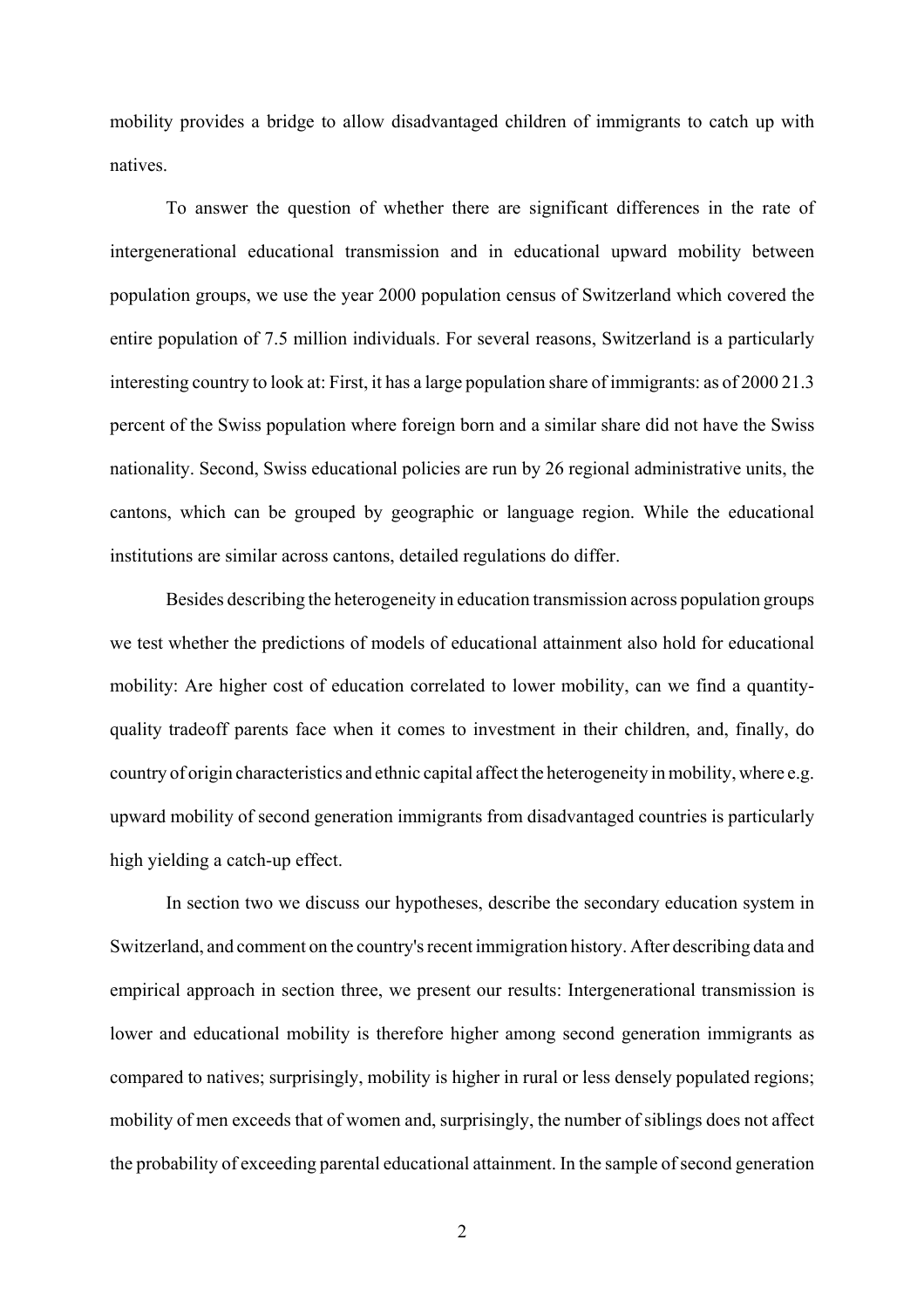immigrants, we find catch up effects as females' chances of attaining high levels of educational degrees are higher than males' given their parents' education. Also, we find significant differences in educational attainment probabilities if immigrants who originated in countries with lower average levels of educational attainment as e.g. reflected in illiteracy rates. We conclude with a discussion of potential determinants of intergenerational educational transmission and the directions of future research.

# **2. Immigration to Switzerland, Education System, and Hypotheses**

*Immigration to Switzerland:* Topped only by Luxembourg, Switzerland has the highest population share of foreigners in the OECD (OECD 2004). The origins of this high share reach back to the 1950s and 1960s when Switzerland - similar to other European countries - attracted foreign workers to solve its labor shortage problems. Already then Swiss immigration law differentiated between seasonal workers, workers with annual permits, and permanent immigrants. Seasonal workers who return to Switzerland regularly could obtain annual permits and holders of annual permits who had stayed in Switzerland for five years could apply for permanent permits. In contrast to seasonal workers, holders of longer permits could move freely within Switzerland and they could bring their families. Therefore over time many former seasonal workers acquired rights to stay in Switzerland.<sup>2</sup>

In addition to these guest workers who typically arrived from southern Europe, Switzerland has always attracted highly skilled foreign workers such: While only 30 percent of native employees had tertiary training in 2003, this held for 58 percent of all immigrants from northern and western Europe (BFS 2004b). In the early 1990s Switzerland received a significant number of refugees and asylum seekers which add to the current foreign born population.

 $2<sup>2</sup>$  The share of permanent residents in the foreigner population increased from about 10 percent in the early 1960s to 68 percent in 1990 and 72 percent in 2000 (BFS 2004a)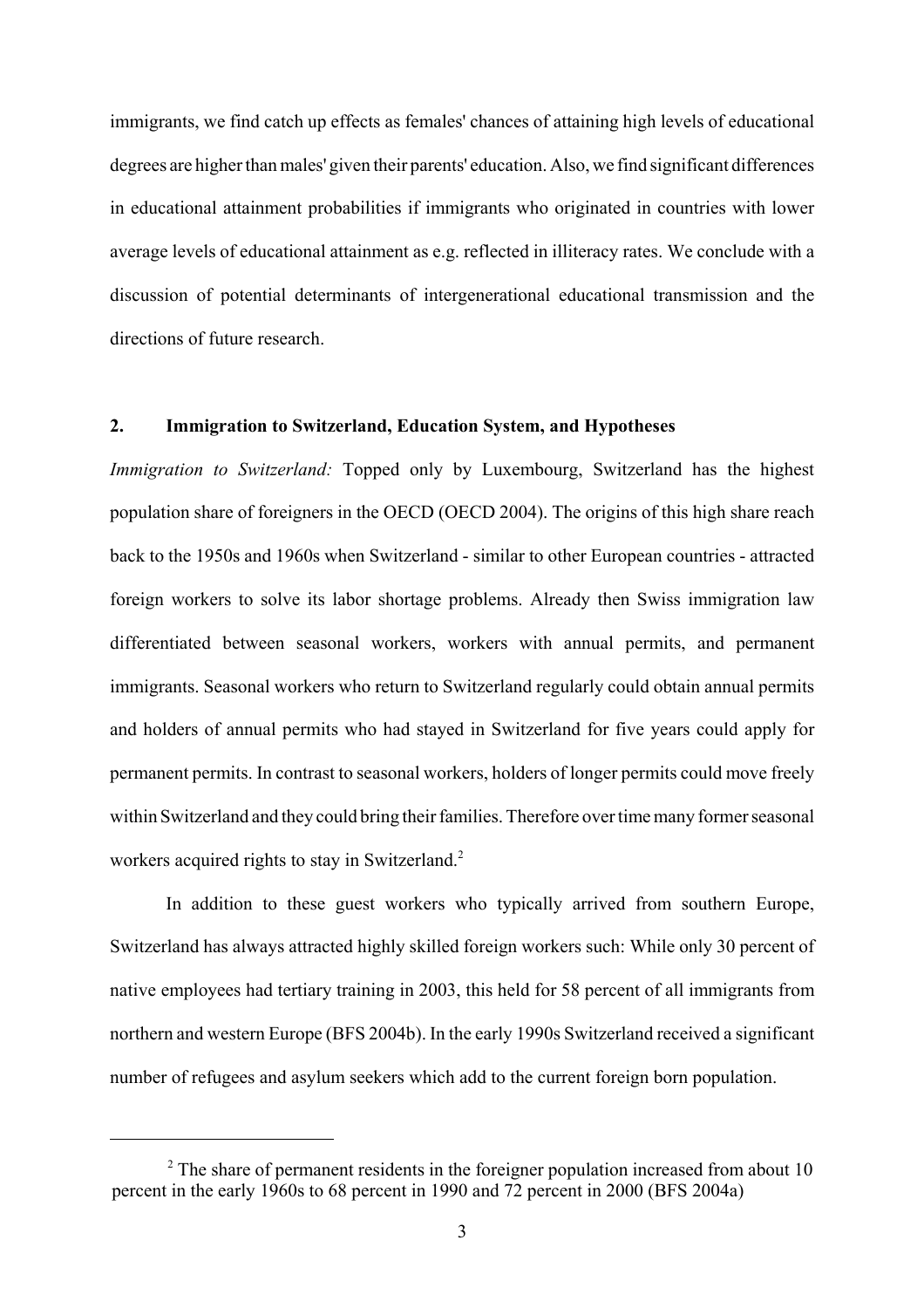*Educational System:* The details of the Swiss education system vary between the 26 cantons. However, the general patterns are sufficiently similar across regions to justify an overall description. Children enter primary school typically between ages 5 and 7 and stay there for between 4 and 6 years. Subsequently, they move on to mandatory schools until they fulfill the minimum schooling of 9 years. In some cantons mandatory schools differentiate pupils able to follow a basic and those following an advanced program.

It is after these first 9 years at the age of 14-16 that pupils choose whether and how to continue their education.<sup>3</sup> They can continue their general education at Advanced Schools which after about 3 years grant the degree required for university studies. The vast majority takes up an apprenticeship which lasts between two and four years and prepares for a vocational career. Alternatively, there are a variety of vocational schools or general schools which either train for particular occupations or provide general training in preparation for later specialized schools. These vocational schools are heterogeneous in requirements and organization.

In this study we compare youth based on their education at age 17. At this point one can reliably determine which educational route an individual has taken: Some may have failed to complete mandatory school or do not take up further training immediately afterwards, some may be involved in apprenticeships or vocational schools, and the better students should be attending Advanced School. Within the cohort which left mandatory school in 2000, two years later 21 percent attended Advanced School, 64 percent were in apprenticeships, 4 percent had enrolled in special vocational schools, and 11 percent were not pursuing training (Hupka  $2003$ ).<sup>4</sup>

 $3$  For a descriptive study of the transition after mandatory school see Amos et al. (2003).

<sup>&</sup>lt;sup>4</sup> The author also presents the distribution across training pathways by socioeconomic status of the parents, where the differences are striking: Among the children of parents in the bottom quartile of the status distribution only 6 percent attend Advanced School, compared to 48 percent among children of parents in the top quartile. A comparison by migration status shows few differences between natives and second generation immigrants.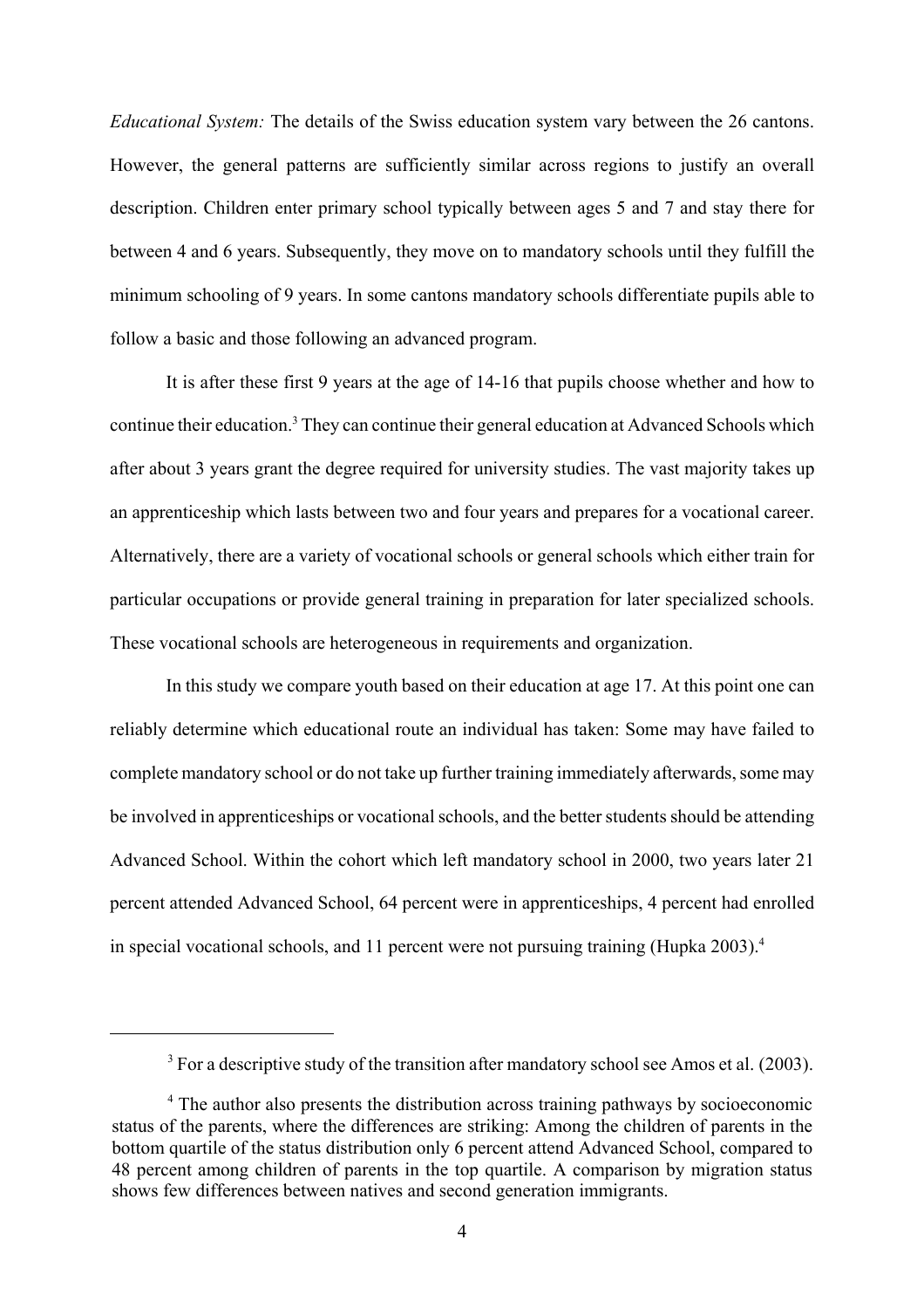*Literature and Hypotheses*: Empirical studies of educational attainment are based on two related theoretical arguments. The first states that optimal schooling is attained when marginal costs and benefits of further education balance. The argument was first developed by Becker (1967), and is discussed in Sweetman and Dicks (1999). Chiswick (1988) applied it to the case of ethnic groups which may differ in their evaluations of marginal costs and benefits of education. The higher the marginal cost of education the less likely parents should make the investment.

The second theoretical approach argues that parents face an implicit tradeoff between the number of children and the amount of investment in each. Not controlling for parental income, Chiswick (1988) finds an inverse relation between school attainment and fertility across ethnic groups and suggests that the tradeoff may arise from different relative prices for the labor of different groups: Since children are more expensive when the demanded "child quality" increases and since the opportunity cost of caring for children increases for highly educated parents, they may substitute child quality for child quantity. This conclusion is supported by evidence on fertility and child educational attainment.<sup>5</sup>

Borjas (1992, 1994) presents a separate argument with respect to the determinants of child educational attainment. He emphasizes the role of ethnicity and introduces the concept of ethnic capital as an externality in a child investment model. Ethnic capital is modeled as the average skill level in the parent generation of a child's ethnic group. He finds that the skill of older compatriots of immigrant youth are positively correlated to youth educational attainment. Nielsen et al. (2003) do not find confirmation for such correlation patterns in their Danish data. Gang and Zimmermann (2000) use a rough measure of the size of the immigrant's ethnic group and - unlike Riphahn (2004) who uses a similar approach - find a positive correlation between the size of an ethnic group at the time the youth was aged 6 and the young immigrants' subsequent educational

<sup>&</sup>lt;sup>5</sup> See Chiswick (1988), Sweetman and Dicks (1999), or Ermisch and Francesconi (2001). The latter find the negative sibling effect even when controlling for parental income and household wealth.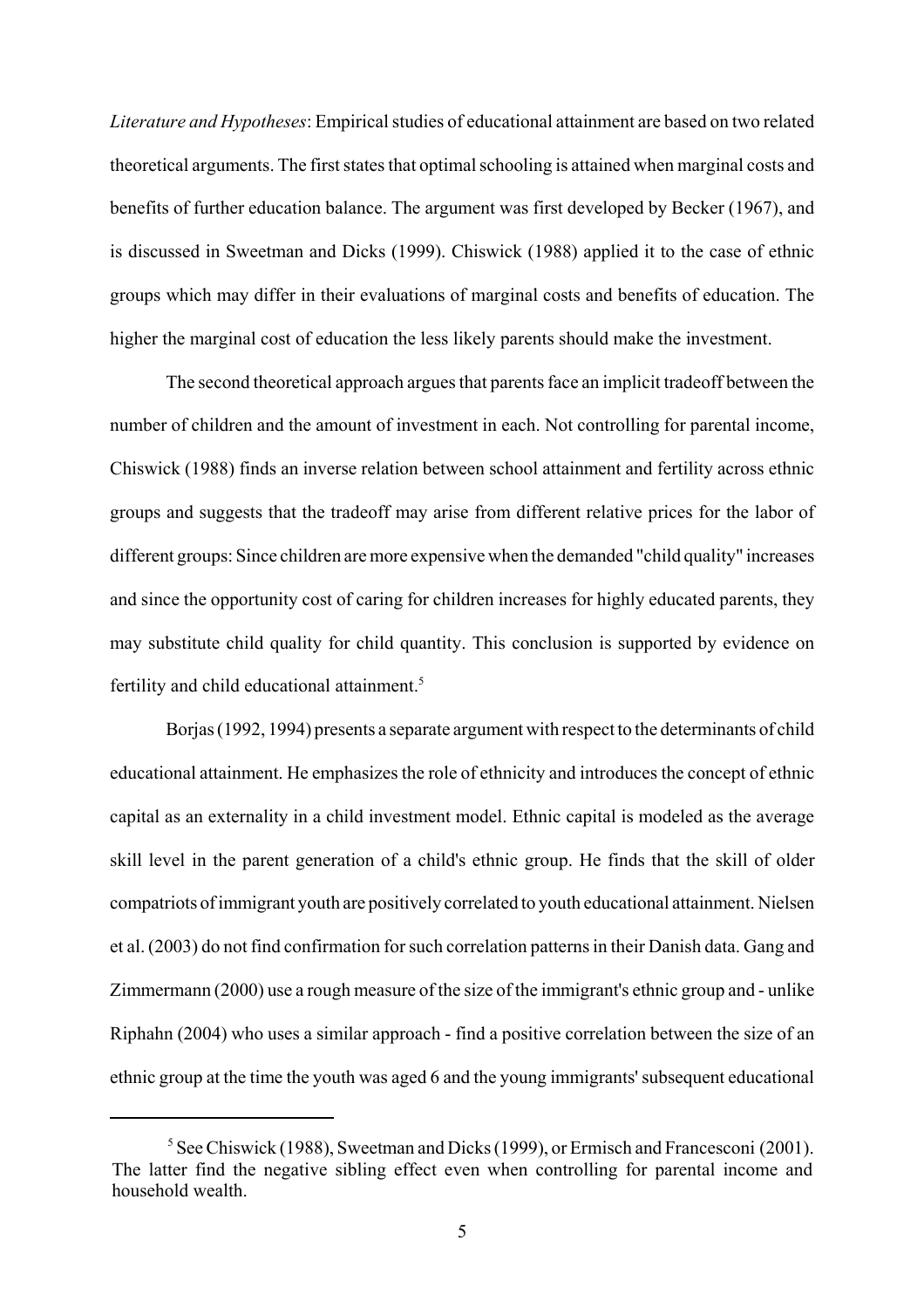attainment.

We extend all three of these approaches, the optimal schooling model, the quantity-quality rationale, and the ethnic capital hypothesis to the analysis of intergenerational educational mobility. Parents for whom child education is more costly should demand less of it. In periods of educational expansion - such as the last decades - the increase in educational attainment should be more pronounced among those with lower education costs. As we expect the cost of attending Advanced School to be higher in rural areas where better schools may be harder to reach we also expect less educational upward mobility there compared to urban regions. Since the opportunity cost of education are lower when unemployment is high we expect higher participation in higher education also for given parental schooling and therefore higher upward mobility in periods of high unemployment.

The quantity-quality model suggests that children with many siblings have smaller chances of advancing educationally beyond their parents' attainment than those, who receive undivided parental attention. The quantity-quality tradeoff should hold not only on average but also at every level of parental educational attainment separately, as marginal cost and benefit schedules may vary within cells of parental education. Reasons for such cost benefit differences may arise e.g. from religious beliefs or from the "fundamental differences that serve to define ethnic groups" (Chiswick 1988, p.591).

Borjas (1993) investigates the educational attainment of immigrants and argues that source country characteristics such as the earnings distribution may affect the selection of emigrants and will therefore still affect their offspring in the destination country: Individuals with above average earnings capacity tend to leave their home country if the distribution of earnings is wider in the destination country and vice versa. Borjas (1993) expects that as long as skills are partly transferable across generations the selection among first generation immigrants will still be reflected in their children's earnings and finds evidence for this: second generation workers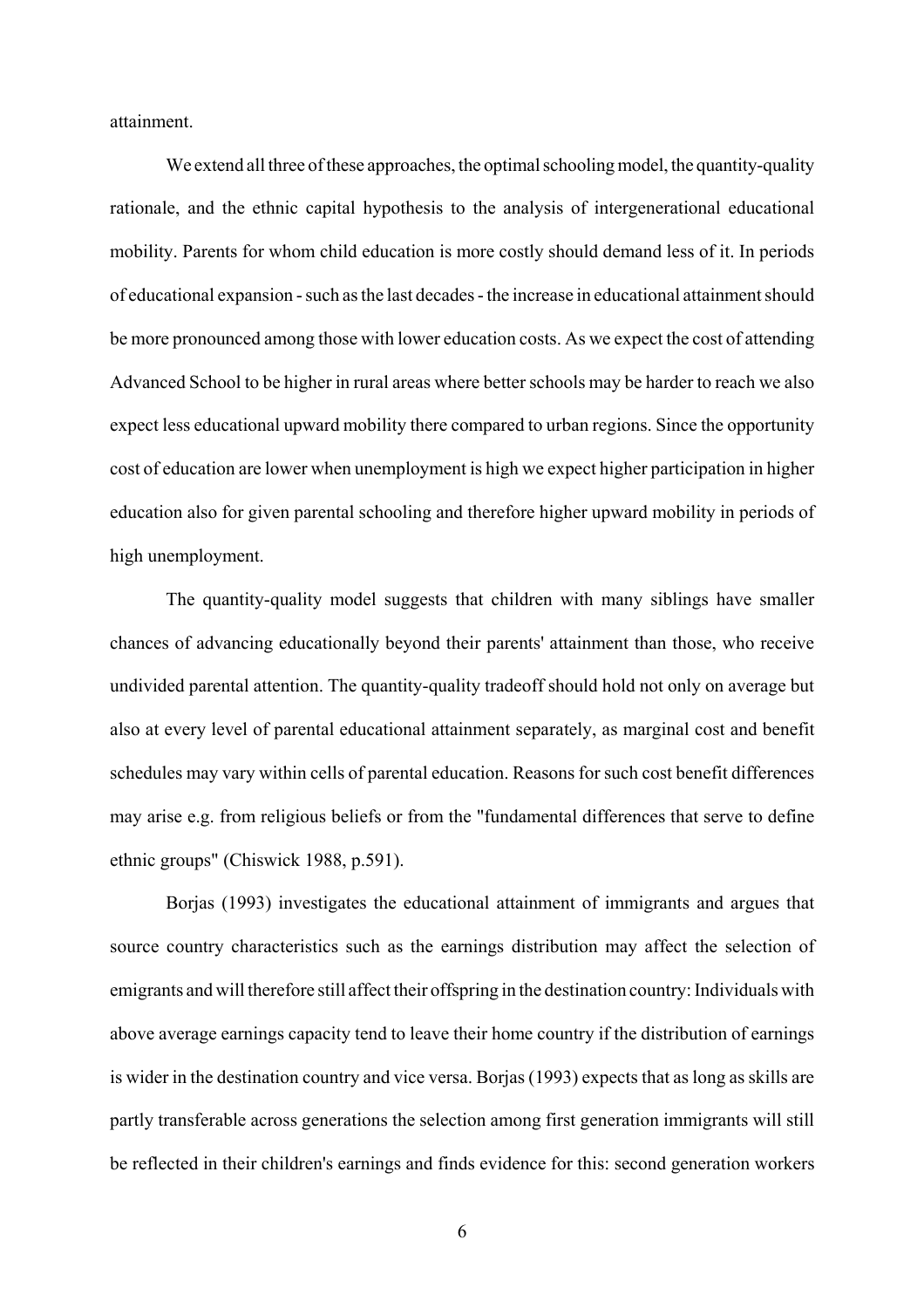whose parents originated in countries with high inequality have lower earnings which supports the idea that their parents were negatively selected.

We focus on a source country characteristic that does not necessarily affect selection, but may well affect the intergenerational transmission process: If immigrants originate in a country with low levels of average educational attainment this may increase the probability of upward mobility of second generation immigrants in the destination country. If parents originate in a country with low average educational attainment they are more likely to be in low education groups independent of their ability. In this situation upward mobility of their children is more likely than if the parents were highly educated (catch-up effect).

A similar difference between source and destination country may be the culturally determined difference in female education. If females receive generally less education, say in southern Europe than in Switzerland, we expect that the "catch up effect" and with it educational mobility is particularly pronounced for females.

Finally, we investigate whether the Swiss data contain any evidence for the relevance of ethnic effects with respect to the level of educational attainment as well as with respect to educational mobility.

Based on these considerations we propose six hypotheses to be tested below:

- H 1 There are significant differences in intergenerational transmission of education across population groups under a given education system.
- H 2 Educational mobility is smaller in sparsely populated areas where the cost of attending Advanced School is higher due to the requirement to travel larger distances. Educational mobility is smaller also, when due to low unemployment the opportunity cost of continued education declines.
- H 3 The chances to advance beyond parental educational levels are higher for children who do not share their parents' attention with siblings.
- H 4 Second generation immigrants are educationally more mobile if they originate in countries with low average educational attainment (catch up effect).
- H 5 The catch-up effect and educational mobility is on average higher for immigrant females than males.
- H 6 Due to its positive externality we expect higher upward mobility for ethnic groups with high ethnic capital.

These hypotheses regarding heterogeneity in intergenerational transmission are new to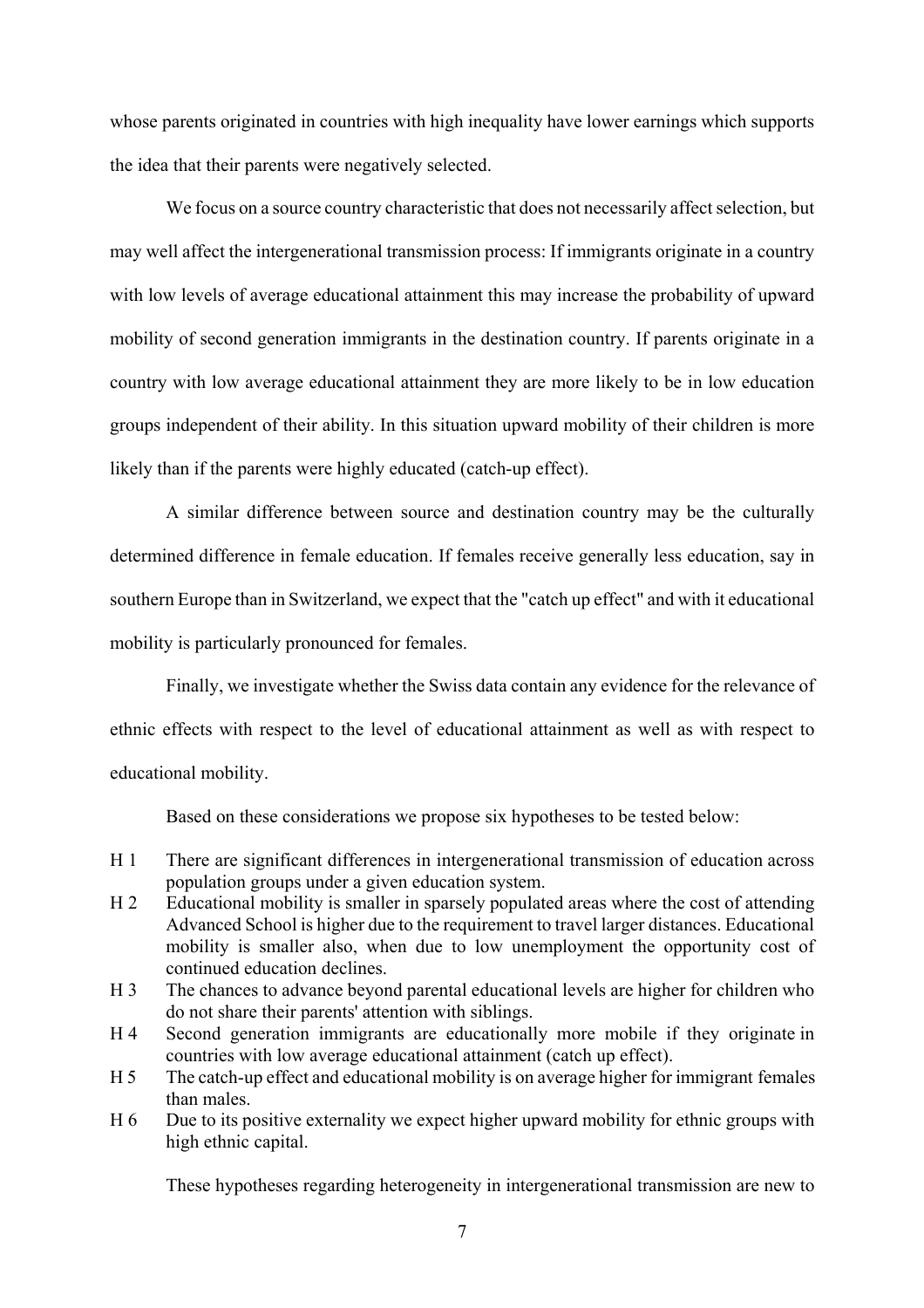a literature which so far focused on either measuring or explaining intergenerational transmission of education. The Swiss literature on intergenerational transmission of education is mostly descriptive. Buchmann et al. (1993) find that the educational expansion of recent decades did not loosen the relationship between social origins and educational outcome. Lischer et al. (1997) show that the parents of foreign children have lower education than Swiss parents, and that the likelihood of continued education is lower for foreign children. Gilomen (1996) points out that educational attainment varies by national origin and that intergenerational mobility is higher among natives than among foreigners.

Besides such descriptive approaches, another group of studies focuses on the explanation of intergenerational transmission patterns. Excluding liquidity constraints as an explanation, Chevalier (2004) evaluates transmission by nature, e.g. inherited genetic ability endowments, and direct transmission via parental behavior and parenting skills. The challenge is to identify this direct effect of parental education and to separate it from transmission by genetic effects. The literature in this area has used evidence from twins or adopted children and instrumental variables techniques (see e.g. Behrman and Rosenzweig 2002 or Plug 2004). Chevalier (2004) takes advantage of a natural experiment and finds that parental education does have direct effects on child educational outcomes.

Since we have no instruments available, we cannot differentiate the direct parental impact from endogenous mechanisms. Instead, we follow a non-structural approach that measures the total correlation between parent and child education, which is in part genetic and in part the effect of different behaviors of parents with high and low educational degrees.<sup>6</sup>

## **3. Empirical Approach and Data Description**

 $6$  Ermisch and Francesconi (2001) provide a rationale based on which the parameters thus obtained can be interpreted as causal.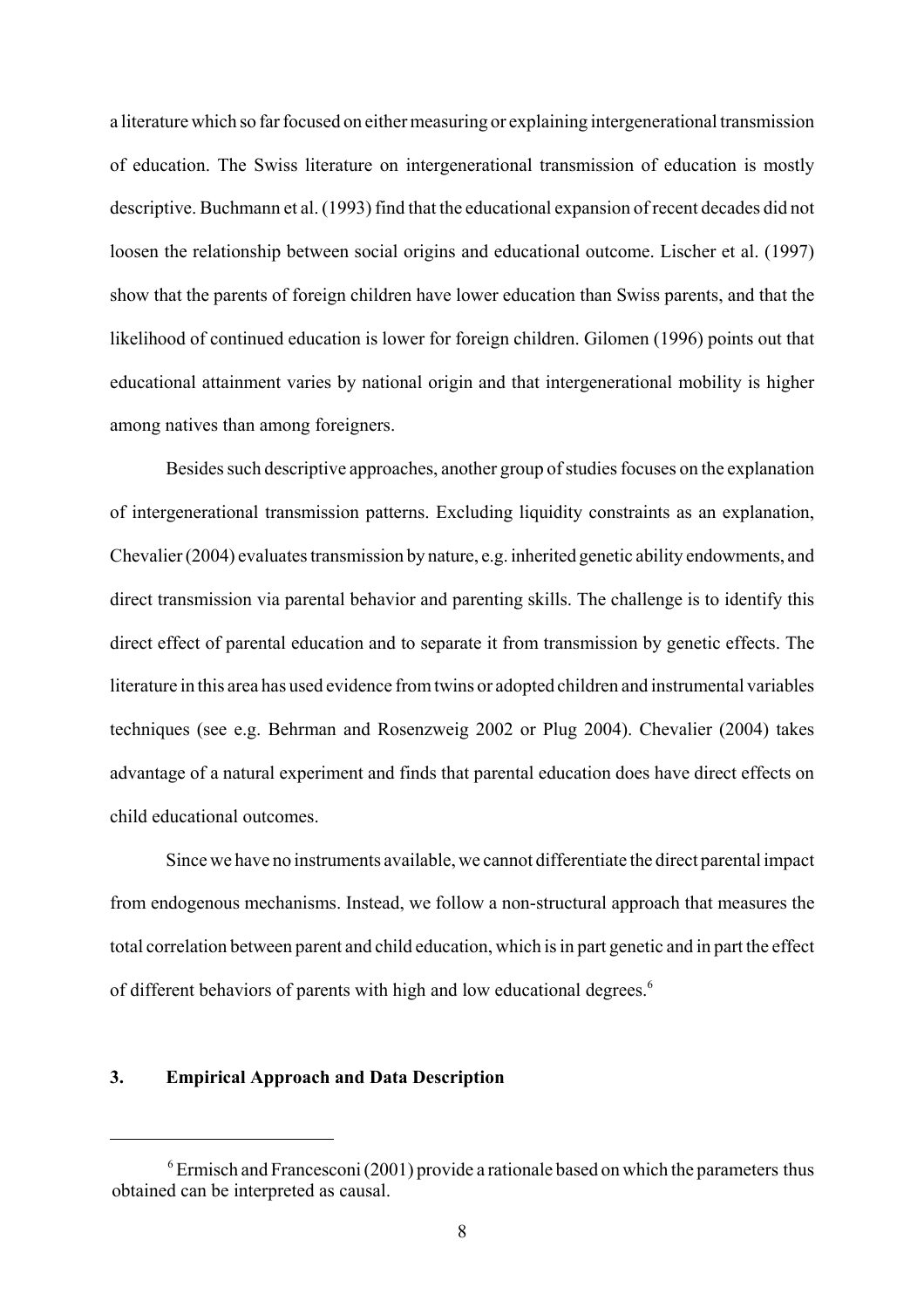*Empirical Approach:* Our analysis of intergenerational transmission of education for natives and immigrants proceeds in two steps: First, we describe the intergenerational educational transition patterns for different subsamples. Then, we apply multivariate regressions to estimate the correlation between parent and child education controlling for other characteristics. This allows us to test whether there are significant differences in parental impact across subsamples. This regression analysis is complemented by simulation experiments which indicate the magnitude of the parental influence. Because our dependent variable describes educational attainment as an ordered categorical outcome measure we apply ordered probit estimators.

The regression analysis first investigates the correlation patterns of natives' educational attainment. Besides indicators of parental education (PE), we consider household characteristics (HX) such as parental occupational status and age, and the number of siblings. Among the personal characteristics of the youth (IX) we consider sex and indicators of religious affiliation. A last group of control variables describes the region of residence (RX) using a set of seven geographical or three language regions, a description of the population density in the community of residence and the cantonal unemployment rate. The baseline model is

$$
Y_i^* = \alpha + \beta PE_i + \gamma_1 HX_i + \gamma_2 IX_i + \gamma_3 RX_i + \epsilon_i,
$$
\n(1)

where the latent variable  $Y_i^*$  describes youth educational outcome,  $\alpha$ ,  $\beta$ , and  $\gamma_1$ - $\gamma_3$  are coefficients, and  $\epsilon_i$  is a random error term. The  $\beta$  coefficients inform about the correlation between parental and youth education.

In order to test whether the correlation between parent and youth educational attainment differs significantly across subsamples, we introduce main effect indicators for these subsamples (S) as well as interaction terms for parental education  $(S \cdot PE)$ :

$$
Y_i^* = \alpha_0 + \alpha_1 S_i + \beta_0 PE_i + \beta_1 (S_i \cdot PE_i) + \gamma_1 H X_i + \gamma_2 IX_i + \gamma_3 RX_i + \epsilon_i
$$
 (2)

A significant estimate of coefficient vector  $\beta_1$  would indicate a significant difference in intergenerational mobility across subsamples.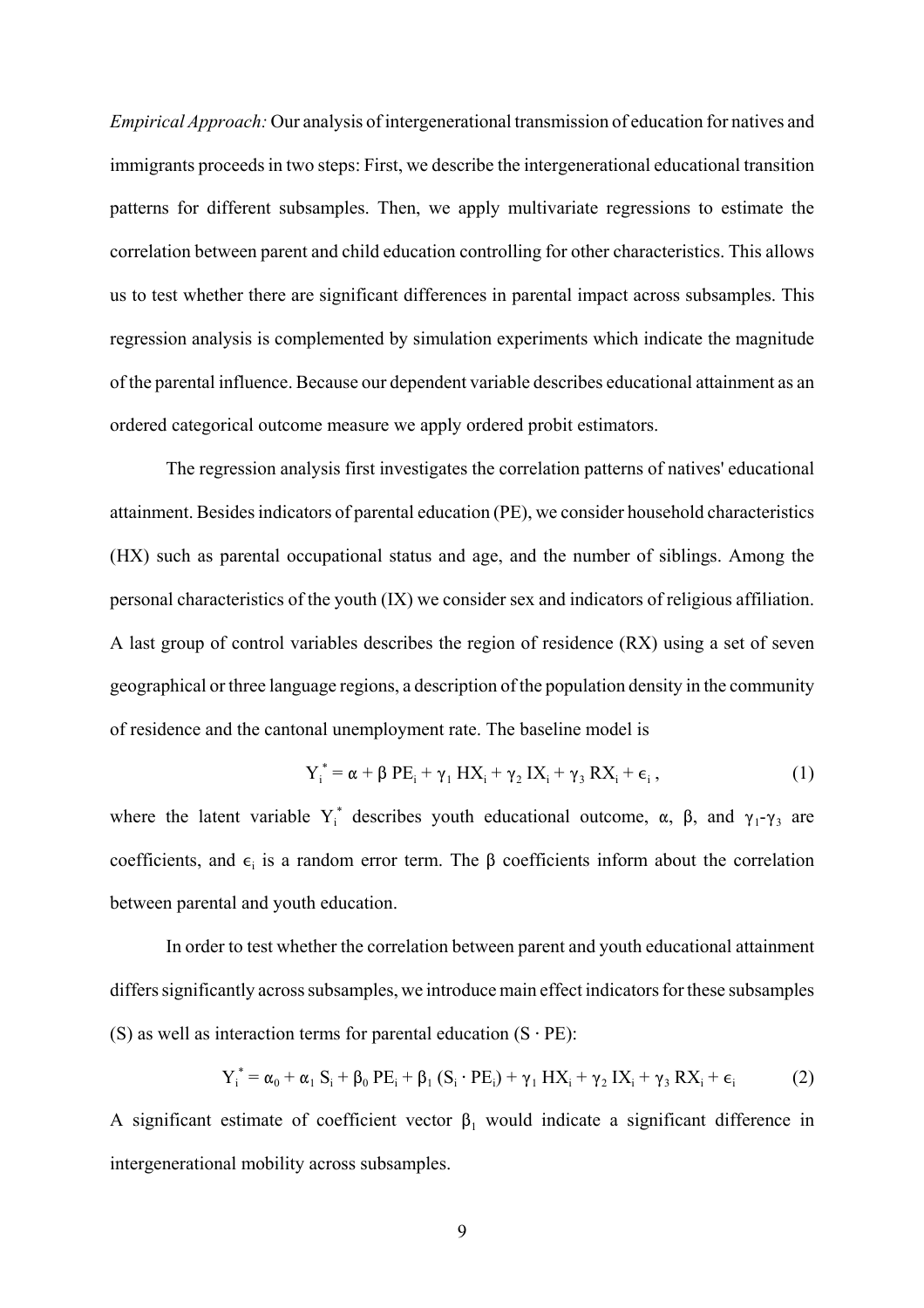Some of our hypotheses concern the sample of second generation immigrants only. To test these hypotheses we reestimate model 2 for this sample. Since the literature suggests that a number of additional covariates affect the educational outcomes of immigrants compared to natives, we control for a set of immigrant specific covariates (MX) including the immigrant status of both parents, whether an individual's main language is identical to the one spoken in this language region in Switzerland, and indicators for immigrants' region of origin. Also, we consider indicators of ethnic capital, i.e. the number of compatriots in Switzerland in 2000, the share of highly educated individuals among them, and the total number of highly educated compatriots. Again, we estimate a baseline model and one which interacts parental education for subgroups of the second generation immigrant sample. The equations are identical to (1) and (2) except for the additional immigrant specific covariates (MX), which are weighted by a parameter vector  $\gamma_A$ .

*Data Set and Sample:* We apply data from the Swiss census of 2000. It covers the entire resident population with 7.5 million individual observations and provides information on sociodemographic indicators such as family structure, migration status, education, occupation, religion, and language.

In order to learn about intergenerational transmission in education, we need information on child and parent educational attainment. However, the questionnaire does not ask individuals about the educational attainment of their parents. We can only relate child to parent education if we match co-resident parents and children using information on household composition. We focus on youth at the age of 17 for two reasons: First, the large majority of these teenagers still lives in the parental household<sup>7</sup> and, second. the Swiss education system allows us to distinguish educational attainment and youths' choices of secondary schools most clearly at age 17.

 $7$  10.9 percent of all seventeen year olds did not indicate to be the son or daughter of the head of the household they live in.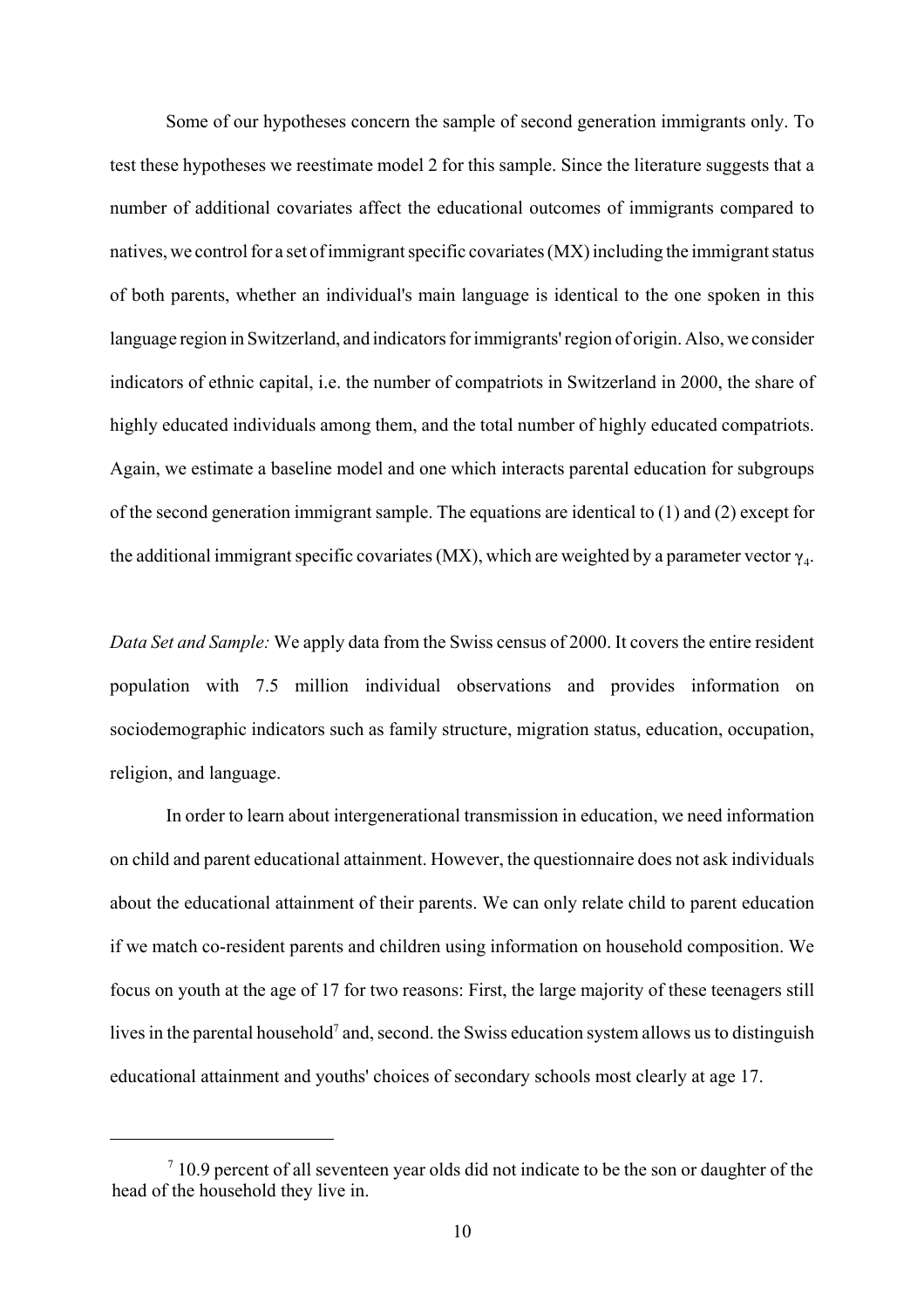The census questionnaire defines household heads to be those individuals who are economically or socially responsible for the well-being of the household members (both partners of couples are considered head of household). In order to allow for the correct identification of a youth's parent we dropped those households from the sample where two household heads were of the same sex.<sup>8</sup> In addition, we restricted the sample to those 17 year olds who indicated to be child of the head of household. This excludes youth who live in the home of relatives other than their parents.

In order to match the "correct" parents to the children we impose the condition that parents must at least be 14 years older than the youth, they must indicate in the questionnaire to have children, and they must indicate that their child was born the same year that the youth under consideration was born. Finally, we consider only those youths for whom we have information on their current educational attainment. Out of a total of 87,135 17 year olds in the sample these conditions leave us with 74,147 observations.<sup>9</sup>

To investigate the heterogeneity in intergenerational transmission by immigrant status we define four subsamples: (a) Natives are those Swiss born youths for whom we know that they have at least one Swiss born parent and for whom no parent was born abroad. (b) First generation immigrants were born abroad and have at least one foreign born parent. (c) Second generation immigrants are those Swiss born individuals who have at least one foreign born parent. (d) All remaining individuals are combined in the "other" group.<sup>10</sup> With these definitions

<sup>&</sup>lt;sup>8</sup> Since the youth's status in the household is only indicated as child of head of household we would not be certain which of same sex partners would be the true parent.

<sup>&</sup>lt;sup>9</sup> Out of the difference of 12,988 youths 4.8 percent were lost due to same sex household heads, 72.3 percent because the youth did not indicate to be child of the head of the household possibly because they lived by themselves already - and for about 19.4 percent of the 17 year olds in the census we could not match their true parents. For about 453 youth (or 3.5 percent) we had no information on their current level of schooling.

 $10$  This group contains e.g. foreign born individuals with no Swiss parent, or individuals for whom parental place of birth cannot be determined.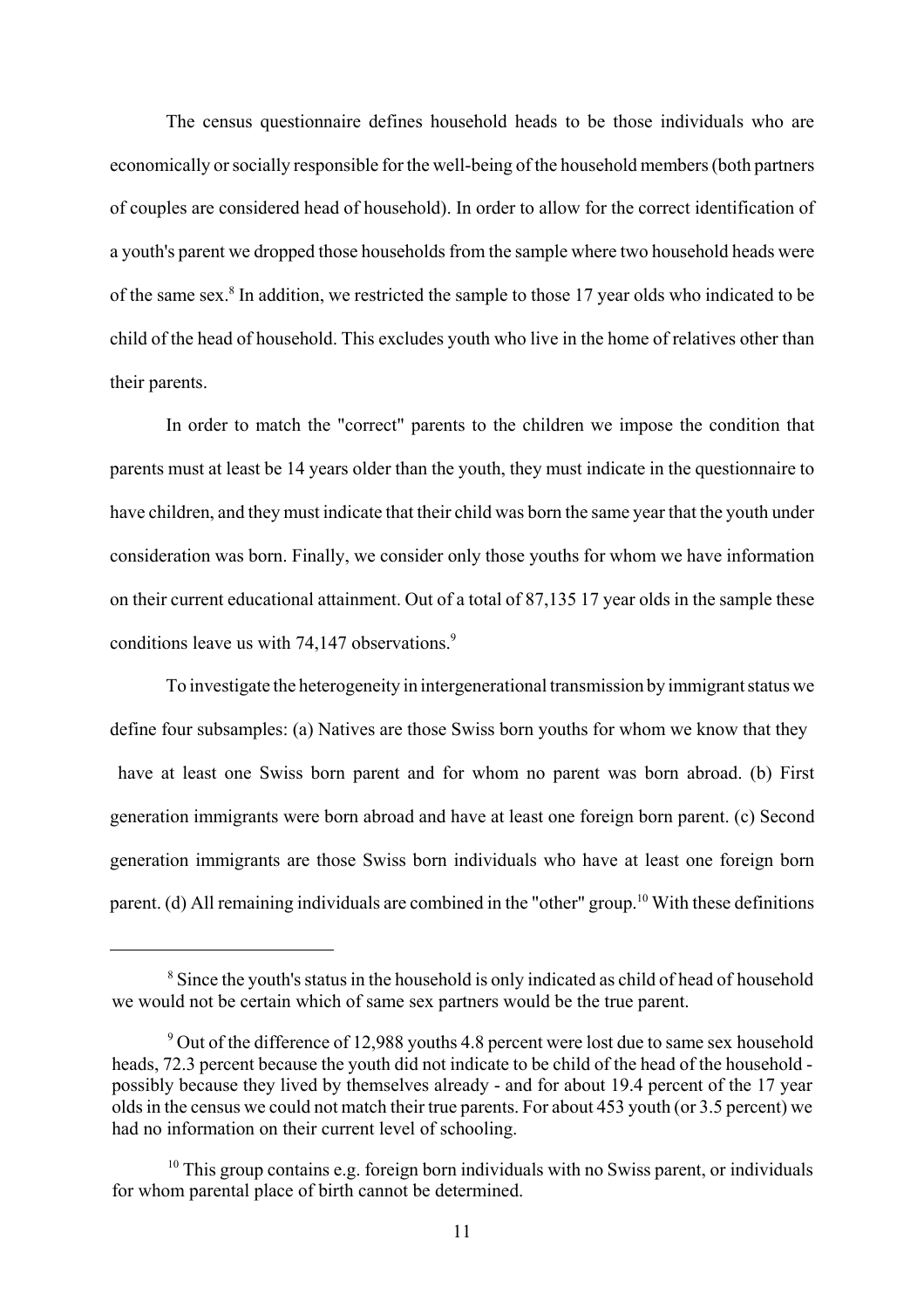our sample of 74,147 17 year old youths contains about 65 percent natives (47,948), about 20 percent second generation immigrants (14,587), 14 percent first generation youth (10,142) and 1,460 other individuals (2 percent). For all ethnic groups the share of females amounts to about 48 percent.

*Dependent Variable:* Based on the educational system described above we generate a categorical outcome variable describing low, middle, and high educational attainment of the 17 year olds. The educational attainment of those who at age 17 have not completed mandatory education or who are not currently pursuing any continued education is considered to be low. Those who completed mandatory school and continue with any type of vocational training have a medium educational attainment, and only those pursuing advanced secondary schooling or who possibly entered university already are considered to be highly educated. Certainly, enrolling for a degree course is not identical with obtaining the degree, but we assume a close correlation. Table 1 describes our sample by educational attainment separately for males and females.

Neglecting the "other" group, we note two patterns: While a smaller share of females has a medium level of education, they are more likely to be enrolled in advanced school. Comparing ethnic groups, we find that second generation immigrants lead in terms of advanced schooling participation even ahead of natives, but they also have higher shares of lowly educated individuals. First generation immigrants do worse than natives or second generation immigrants.

*Explanatory Variables:* The most important set of explanatory variables describes parental education (PE). Similar to youth education levels, we coded three education levels for parents, where we did not consider current educational enrollments but instead exlusively focused on the highest degree obtained. Since not all youths lived with both parents and since some parents did not provide information on their level of education, parental education is coded in five categories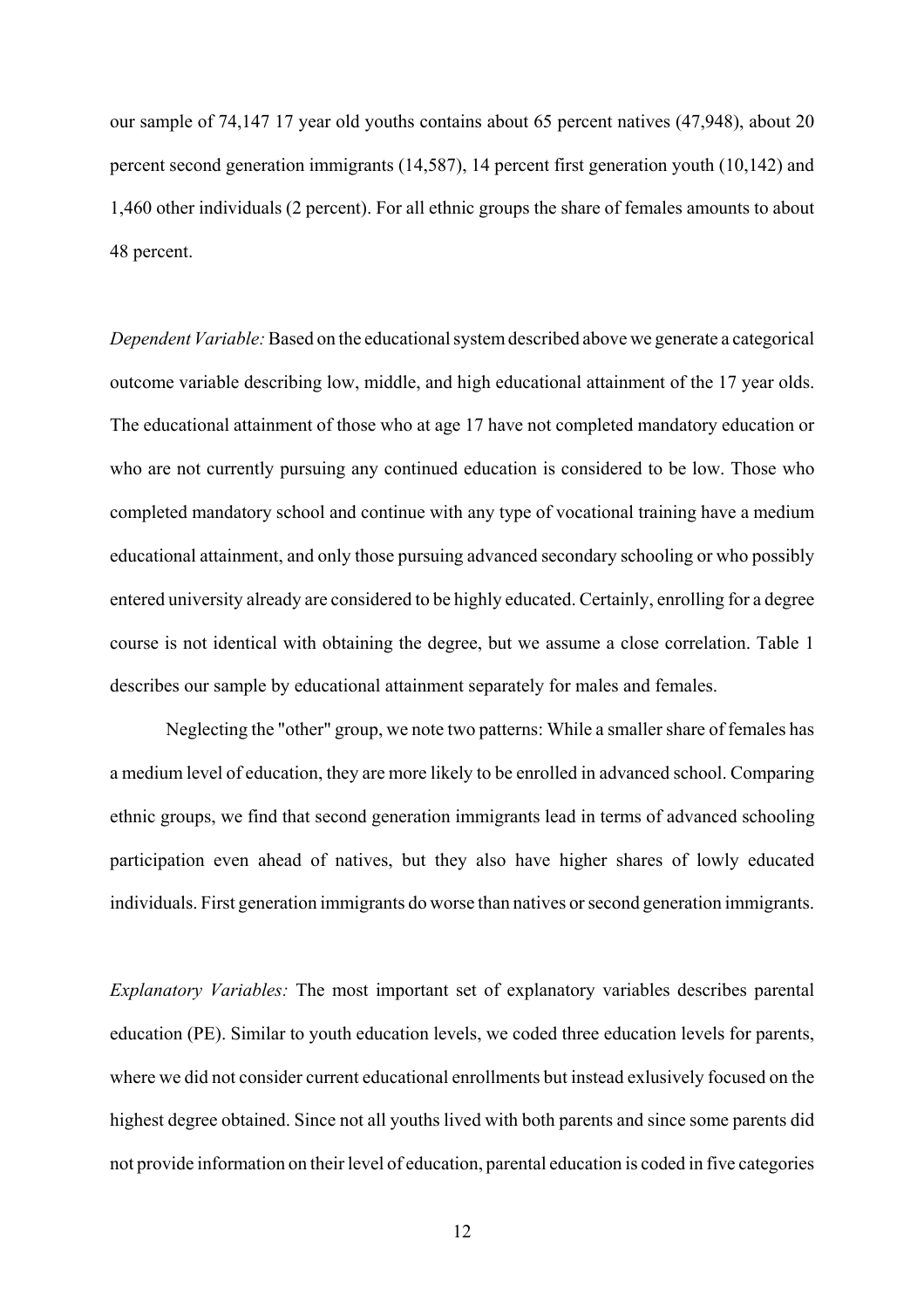of high, middle, low, no response, and missing parent. The distribution of parental education by sex and ethnic group is provided in the first rows of Table 2.

Comparing the educational attainment of the parent generation across the sexes, we no longer find higher rates of high education for females. Mothers have a smaller probability of high attainment and a higher probability of low attainment than fathers. The comparison between natives and second generation parents parallels that of their children: Immigrants have higher shares of high and low educational attainment, with smaller shares in the middle.

The summary statistics for the other control variables in the native and second generation immigrant models are also presented in Table 2. A number of indicators show substantially different average values for the two subsamples: immigrant youths have on average older parents and fewer siblings. Their parents have worse occupational positions than natives. Interestingly, immigrants seem to be somewhat concentrated in the Italian and French speaking regions of the country, particularly around Geneva. They live in more densely populated regions with higher unemployment rates. The largest share originates in southern European countries<sup>11</sup> and only nine percent speak the language of school instruction at home.

Ideally, and following up on a large literature (cf. Corak et al. 2004) one would control for parental income as a determinant of child educational outcome. Since this variable is not available in the census questionnaire we approximate its content by controls for both parents' occupational position as described in Table 2.

#### **4. Results**

*Description:* As a first comparison of patterns in intergenerational education mobility, panels A and B of Table 3 describe the bivariate distribution of child and parent educational attainments

<sup>&</sup>lt;sup>11</sup> The single largest ethnic group in this sample are Italian youth (1987 individuals) followed by those from former Yugoslavia (618), Turkey (615), Spain (531), and Portugal (253).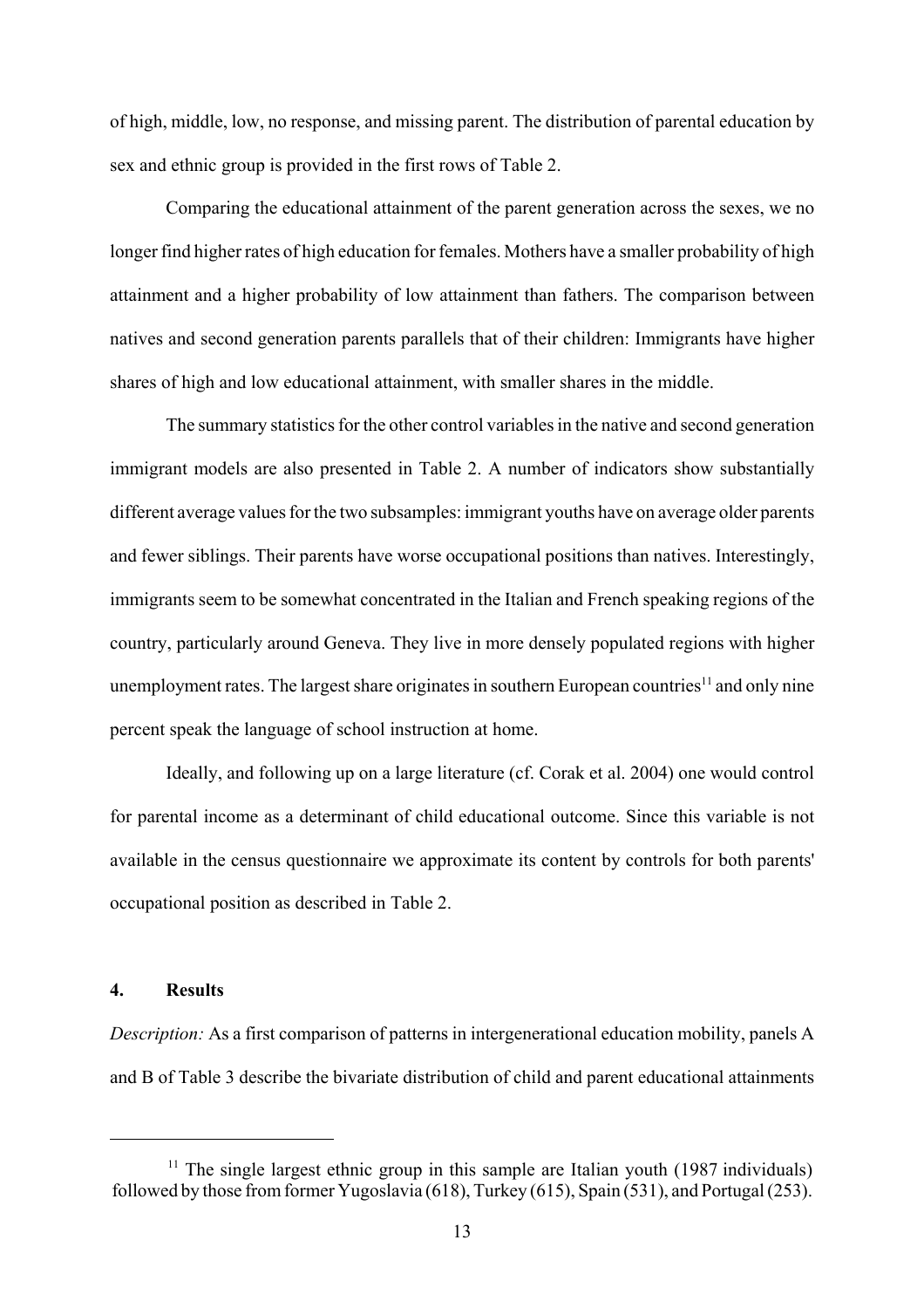separately for natives and second generation immigrants. Disregarding the first two columns in each block we find that the probability to remain in a low education group given that either parent is of low education is higher for second generation immigrants (Panel B) than for natives (Panel A). However, the probability of high educational attainment with only lowly educated parents is much higher for second generation immigrants than for natives (15.47 percent with respect to fathers, 14.95 percent with respect to mothers versus 7.53 and 9.53 percent for natives). The same holds for the probability of children of midway educated parents to attend Advanced School: it is much higher for immigrants than for natives. There are only minor differences in the patterns for fathers and mothers. For both ethnic groups we find a higher probability to exceed the attainment of a midway educated mother than to pass the achievement of similarly educated father. The risk of downward mobility to low education is higher for children of well educated immigrants than of well educated natives.

Panel C of Table 3 provides summary indicators for the chances of Advanced School enrollment given parental education for children of both sexes and for several subsamples. It first provides the conditional probability of high educational attainment as an indicator of upward educational mobility. This indicator may be affected by trends such as e.g. educational expansion in a given region. In order to net out such level differences we additionally provide the difference between the probability of advanced school enrollment for children of lowly (col. 2 and 5) and highly educated parents (col. 3 and 6), as an additional (of numerous possible) indicator of educational mobility. The smaller this probability difference (see columns 4 and 7) the more educationally mobile is the considered subsample.

The first row yields that the children of highly educated fathers in the native sample attend Advanced School with a probability of 62.01 percent. This compares to a probability of less than eight percent if the father had only a low degree. The difference in probabilities is similar when relating child attainment to that of their mother. The next two rows present the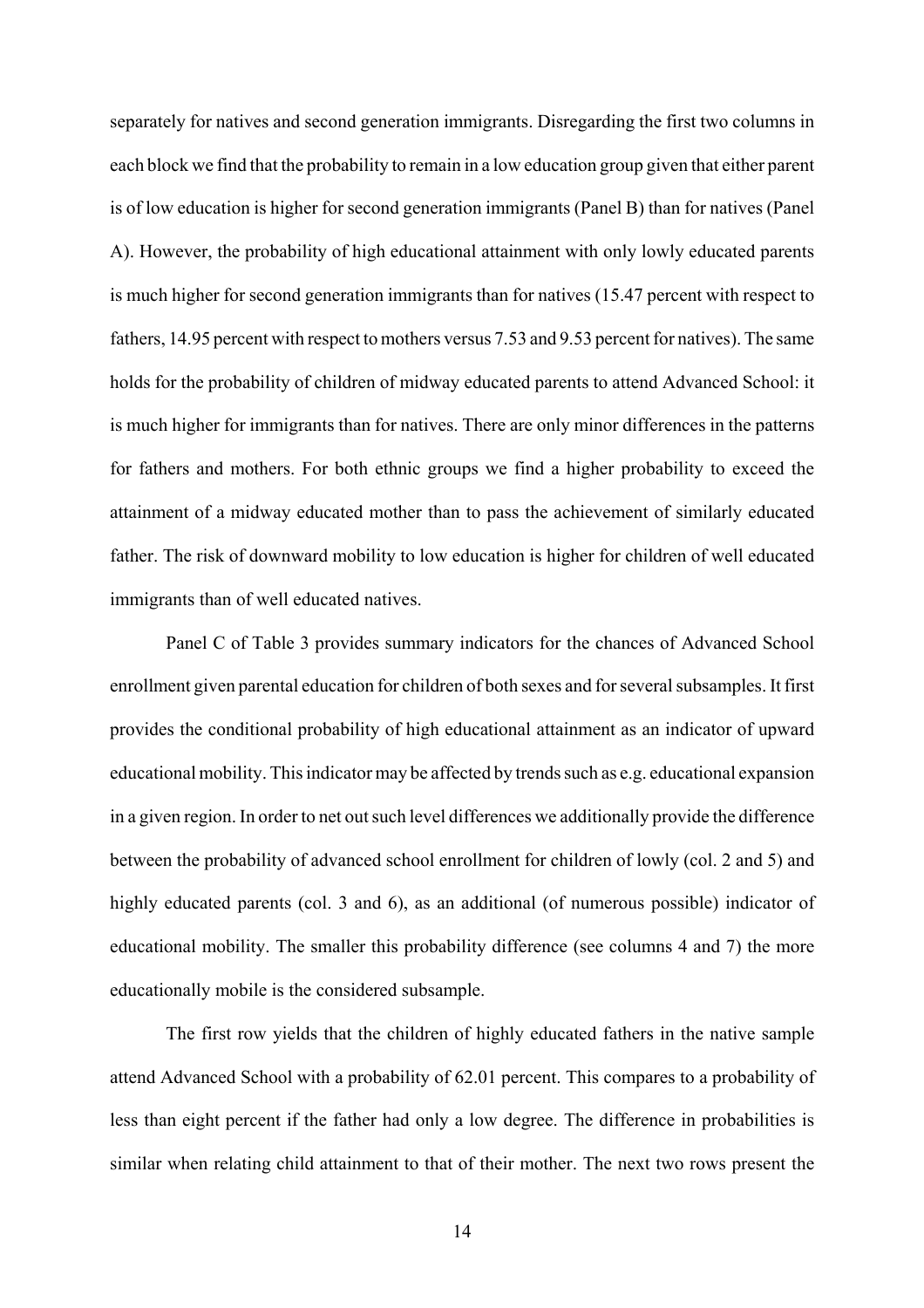aggregate probabilities for male and female children separately and yield higher levels of upward mobility for girls. Since, however, the differences in probability are larger for girls than for boys, girls' advancement varies to a larger extent with parental education than boys'. The same gender difference can be found for second generation immigrants.

The subsequent rows provide first evidence regarding our hypotheses. Contrary to expectations we find higher educational mobility (though lower attainments) in sparsely populated regions. The pattern by cantonal unemployment is similar: the probability of high educational attainment is higher in cantons with high unemployment, but the overall relevance of fathers' education is higher here as well.

Based on the differences in conditional probabilities, educational mobility is higher for youth with few than with many siblings, which we expected based on the child quality vs. child quantity model. We notice large differences in educational mobility and levels of attainment across the Swiss language regions with the highest attainment and mobility in the Italian language region.

Distinguishing between groups of second generation immigrants we find that home country education is hardly correlated with mobility. The impact of ethnic capital on youth educational attainment appears to be clearest in the entries on the share of well educated compatriots: having a large share of highly educated compatriots in the country seems to be correlated with a much higher probability of attending Advanced School independent of parental education. However, the magnitude of the parental impact for educational attainment generally is larger when ethnic capital is limited.

Speaking the regional language is not only correlated with a higher probability of attending advanced school, but also with higher mobility. The relevance of parental education varies by country of origin: families from Western European countries are most similar to Swiss natives, while educational mobility appears to be highest among immigrants from North America.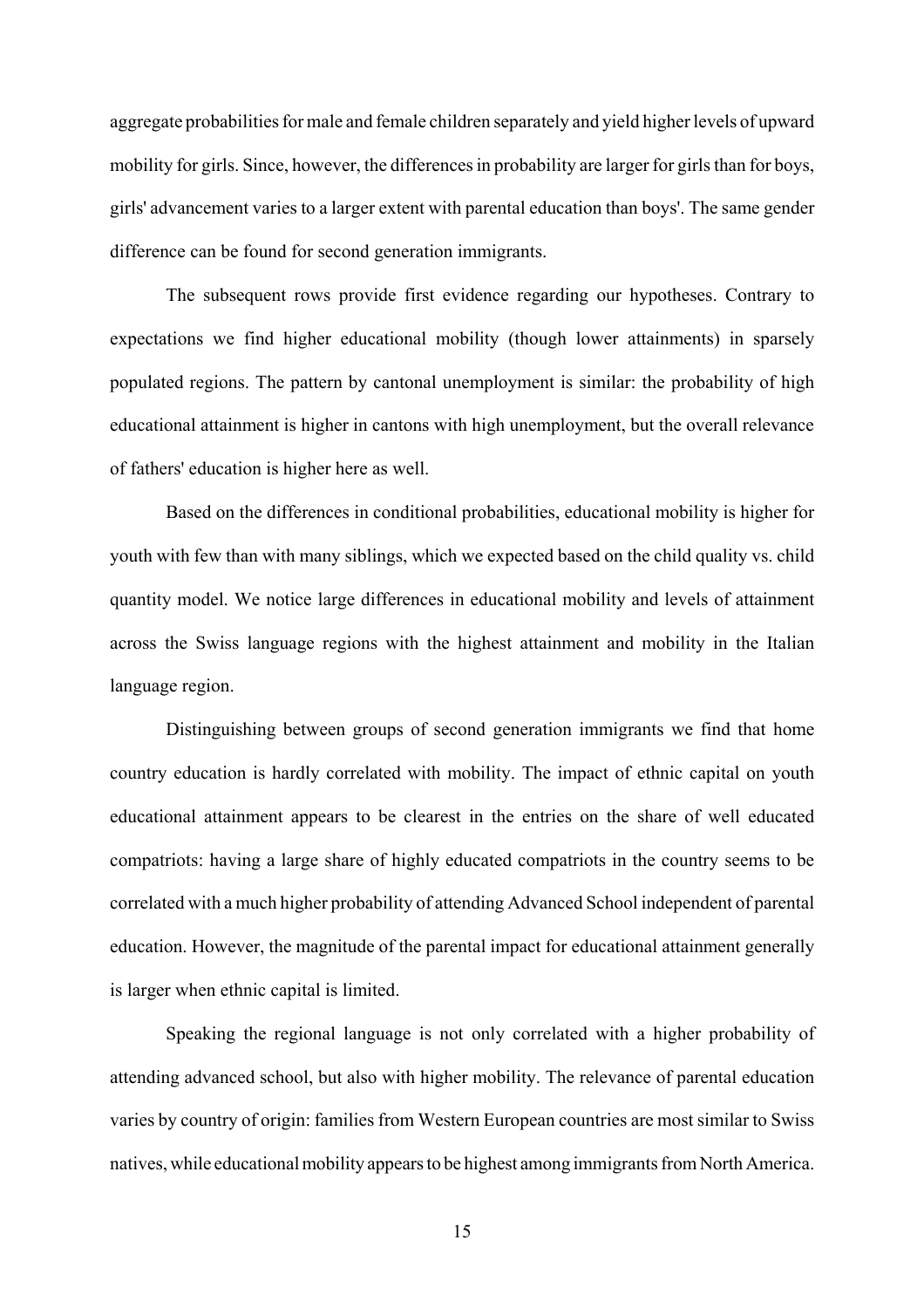Finally, having parents without permanent residency in Switzerland is correlated with lower educational attainment in levels as well as with lower educational mobility.

Evaluating this evidence with respect to our hypotheses we do find mobility differences between subsamples which confirms hypothesis one. The evidence with respect to the other alternatives is mixed. In terms of the simple conditional probabilities of attending Advanced School, we find confirmatory evidence for Hypotheses 2, 5, and 6. However, when evaluating the magnitude of parental influence by differencing the coniditional probabilities, the conclusions do not hold up. Only the mobility differences in the siblings subsamples appear to match the predictions, where the impact of parental education is the largest, when there are many siblings to care for. Next, we investigate whether these preliminary findings hold up to controls for possible composition effects.

*Estimation Results:* Before discussing the heterogeneity in intergenerational educational mobility across subsamples we briefly survey our baseline empirical model for both, natives and second generation immigrants in Table 4(A). As expected we find highly significant coefficient estimates for our detailed set of parental education controls. Generally, the coefficients for maternal education are larger in magnitude than those for fathers' education and we find a positive correlation between parent and child educational attainment. Interestingly, in our sample missing one parent is correlated with higher educational attainment than the reference group of medium educated parents, whereas having parents who refused to indicate their educational level is correlated with less education compared to the reference group.

Similarly, the correlation patterns across parental occupational positions follow expectations. Generally, children of parents in high positions do better educationally. The coefficients for fathers and mothers of the two samples are jointly highly significant. We confirm prior studies in finding positive correlations of child educational attainment with parental age.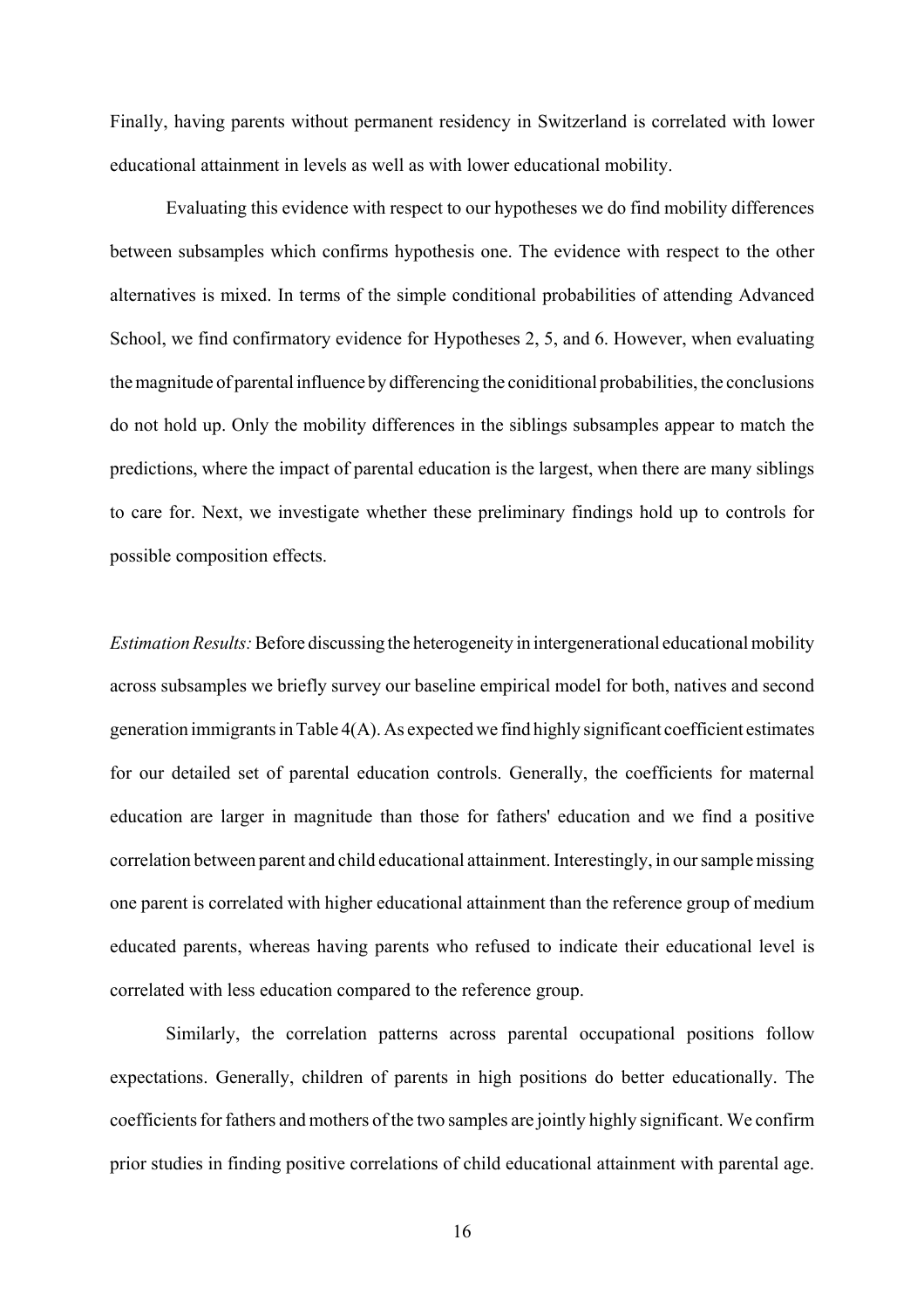The correlation patterns for the number of siblings are entirely surprising: for natives the coefficients suggest that those youths have the highest educational attainment who have the highest number of siblings. The pattern among immigrants also contradicts our expectations.

The personal characteristics yield that females are significantly more likely to attend Advanced School than men, and that almost all religious groups do worse educationally than the reference groups of christian. The religion coefficients are jointly statistically significant.

The population density in a municipality is not significantly correlated with child education, but the unemployment results suggest the expected positive correlation between high unemployment and high education, possibly via lower opportunity costs of education, when unemployment is high. Also, we find significant regional differences in educational attainment, with the highest educational attainment in the Italian speaking part of Switzerland.

The bottom of Table 4(A) indicates immigrant specific effects in educational attainment. We notice a weak yet jointly significant positive correlation between the degree of parental assimilation in the host country as indicated by resident status and child educational attainment. The correlation patterns of education and region of origin are estimated with Africa as the reference group. The highest educational attainment is found for children of African, Asian, and Western European decent. Suprisingly, the language spoken is not correlated with educational attainment.

In order to interpret the magnitude of the overall intergenerational transmission effects we performed the following simulation experiment separately for the models estimated for natives and second generation immigrants in Table 4: We predicted the probability of high educational attainment for the full sample conditional on both parents either being in the high, medium, or in the low education category. The results are presented in Panel B of Table 4. The probabilities of advanced school attendance differ strongly depending on parental background, however the difference in probabilities with low and high educated parents is much smaller for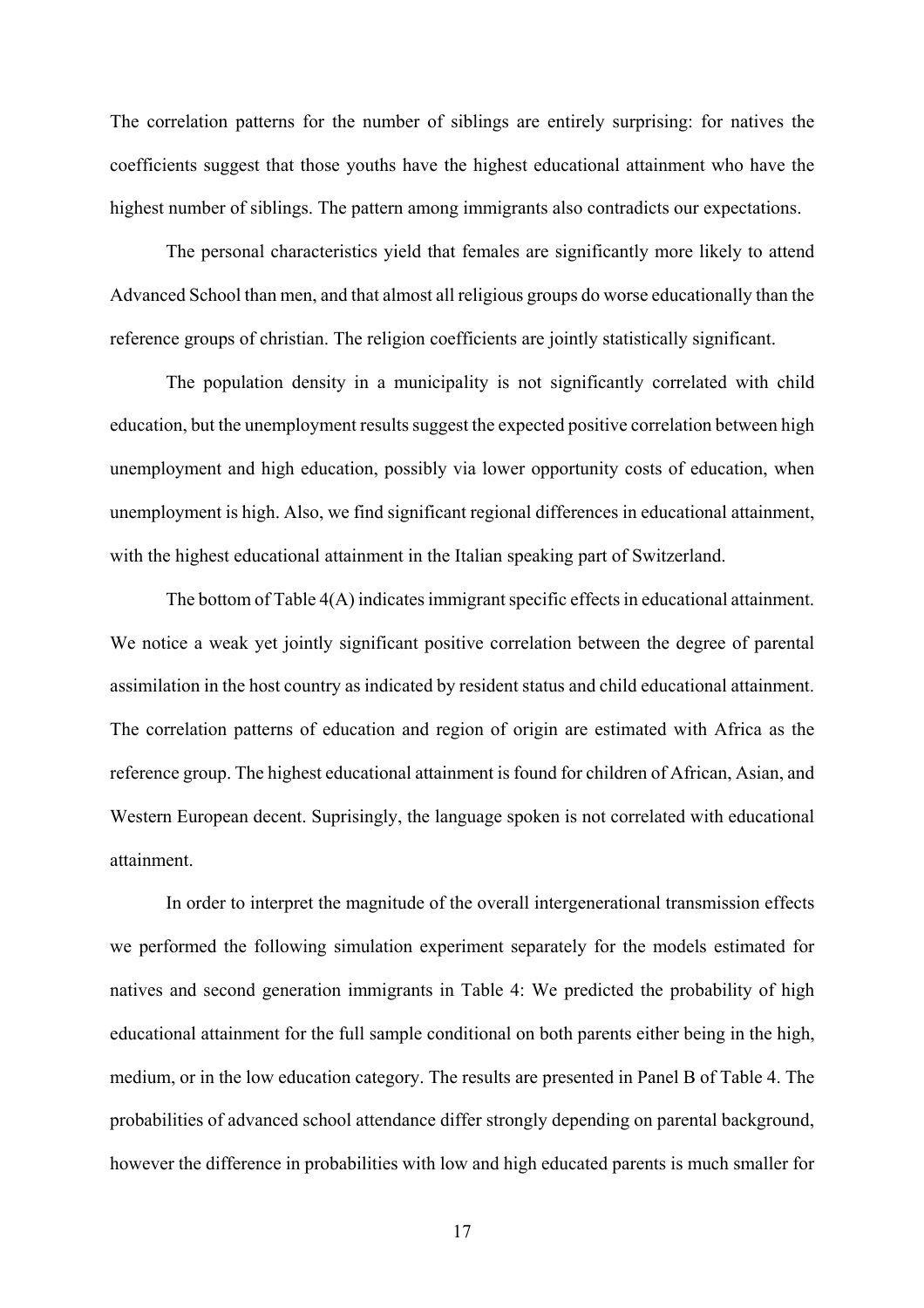second generation immigrants at about 37 percentage points, compared to natives at about 48 percentage points. This suggests that educational attainment in the immigrant sample is less dependent on parental background and that educational mobility is higher here.

After describing these baseline results and determinants of the level of youth educational attainment we now investigate the heterogeneity in intergenerational educational transmission. Our six hypotheses are now addressed in turn. With respect to hypothesis one, i.e. that there are significant differences in educational attainment across subsamples we already found descriptive confirmation in Table 3(C) and found heterogeneity in mobility between natives and second generation immigrants in Table 4(B).

Hypothesis 2 argues that higher direct cost of education should be correlated with lower attainment and lower upward mobility of children of less educated parents. We used the population density as a proxy variable for the cost of attending Advanced School, because travelling distances should be higher in rural areas than in cities. Then we estimated the baseline model of Table 4 with complete interactions of population density with our measures of parental education. The results yielded a positive main effect of population density in the education model and a set of statistically significant interaction terms (see first line in Table (5A). We repeated the simulation experiment of Table 4(B) now simulating conditional probabilities in regions with high and low population density. The results (see Table 5A) indicate that also conditional on the full set of controls the probability of attending Advanced School with medium and high educated parents is higher when density is high and cost of education lower. However, the magnitude of the impact of parental education is larger in regions of high population density. This is the opposite of what we expected.

Next we tested the correlation of regional unemployment with educational mobility again in a separate estimation which now added interaction terms of cantonal unemployment to the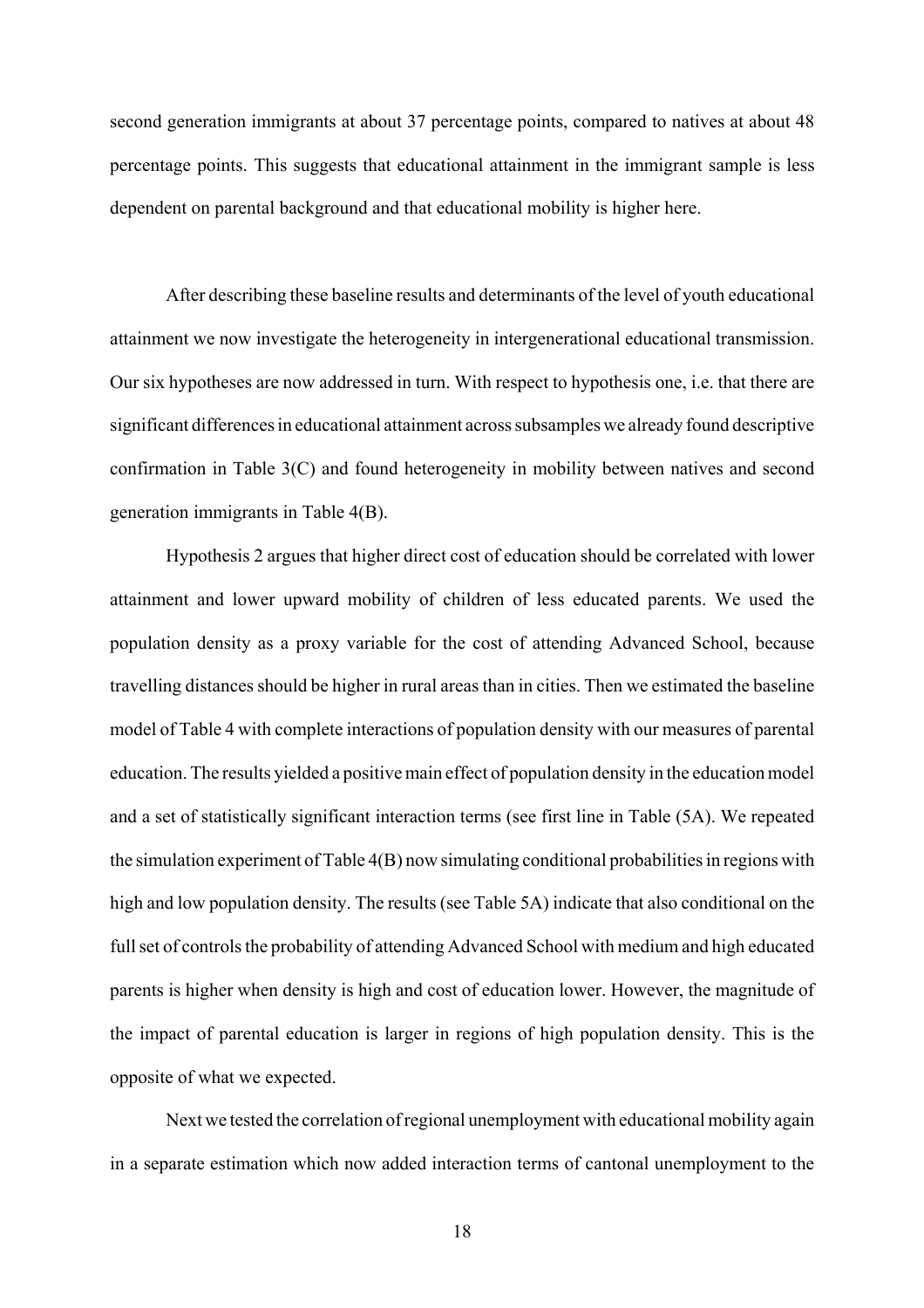baseline specification of Table 4A. The main effect was positive and highly significant suggesting on average higher educational attainment where unemployment is high. Also, the interaction effects were jointly significant and the predicted probability of attending Advanced School was overall higher in regions of high unemployment. However, Table 5A suggests a larger role of parental education in regions of low unemployment So apparently low direct costs of schooling and low opportunity cost of education in periods or regions of high unemployment do not help educational mobility. One could argue that regions of high unemployment are not only characterized by low opportunity cost of education, but also by possibly more binding liquidity constraints on the part of parents. This would then suggest that the probabilities of higher education are overall lower in these regions. However, this is not confirmed by the simulations and we already controlled for the role of parental income background in the estimations. Therefore the liquidity constraint explanation does not seem convincing.

Hypothesis 3 is based on the child quality - child quantity model and suggests that children with many siblings should obtain less of their parents' attention than those who have few or no siblings. Therefore we expect higher educational mobility for the latter. Again the baseline model was estimated with a set of interaction effects of an indicator describing whether a youth is an only child. The main effect was significantly negative indicating a surprising positive correlation between the number of siblings and child educational attainment. The set of interaction terms was not jointly significant and the simulations did not yield largely different outcomes for the two groups.

Our last three hypotheses refer to immigrant specific effects. Hypothesis 4 suggests that second generation immigrants are significantly more educationally mobile in Switzerland if they originate in a country with less average educational attainment than Switzerland. We coded a number of national education measures such as the illiteracy rate, primary, secondary, and tertiary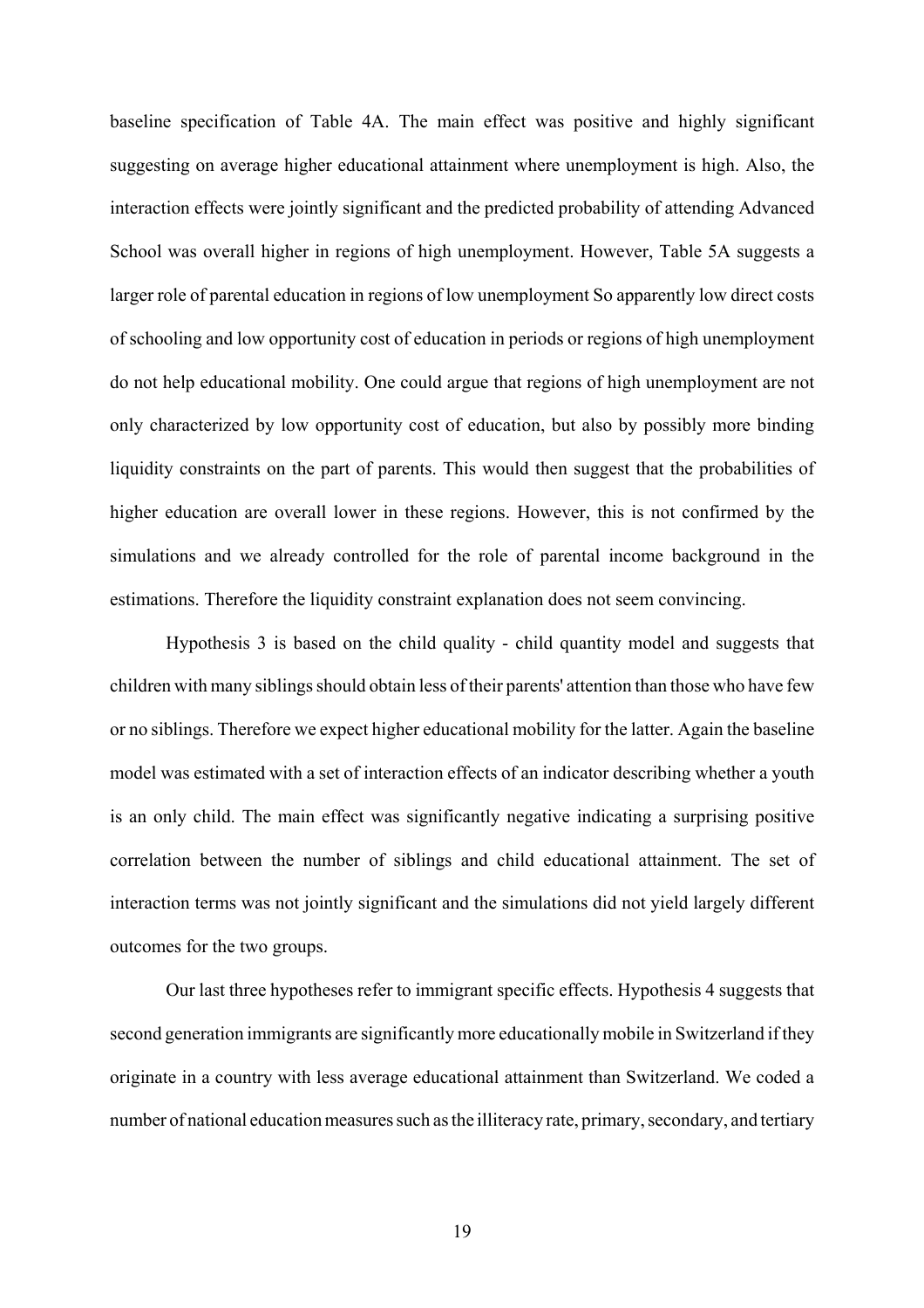enrollment rates of a country as well as the internet user rate.<sup>12</sup> Generally the results were similar to the effects of the illiteracy rate presented in Table 5(B): The main effects are insignificant and the interaction effects are at best marginally significant. The simulations yield hardly any difference in the mobility outcomes across the different types of countries of origin. Therefore we do not find any evidence for the expected catch up effect.

We next suggested that due to possibly less egalitarian treatments of females in the home countries the educational mobility of immigrant girls in Switzerland might be higher on average than that of boys. After estimating a full set of gender interactions we obtain significantly different coefficient estimates for the impact of parental education. Table 5(B) indicates that at every level of parental education girls' probability of attending Advanced School exceeds that of boys. However, the total magnitude of the parental impact as measured by the difference in conditional probabilities is again larger for girls than for boys.

Our final hypothesis refers to the ethnic capital hypothesis of Borjas (1992, 1994) which suggests that children whose ethnic group in the host country is better educated are advantaged in their own educational attainment. As discussed above the evidence on this hypothesis is mixed. We defined three measures of ethnic capital based on the census 2000 data: the number of coethnics, the share of co-ethnics with high education, and the total number of highly educated coethnics. The estimations yielded very similar results across the three outcomes. The main effects indicated a negative correlation between ethnic capital and educational outcomes and the estimated interaction effects of ethnic capital with parental education were always jointly insignificant. The simulations yielded in the case of the indicators for the number of compatriots and the number of highly educated compatriots that educational mobility was - contrary to expectations - higher for those with less ethnic capital (see Table 5B).

<sup>&</sup>lt;sup>12</sup> The data are taken from the CIA database.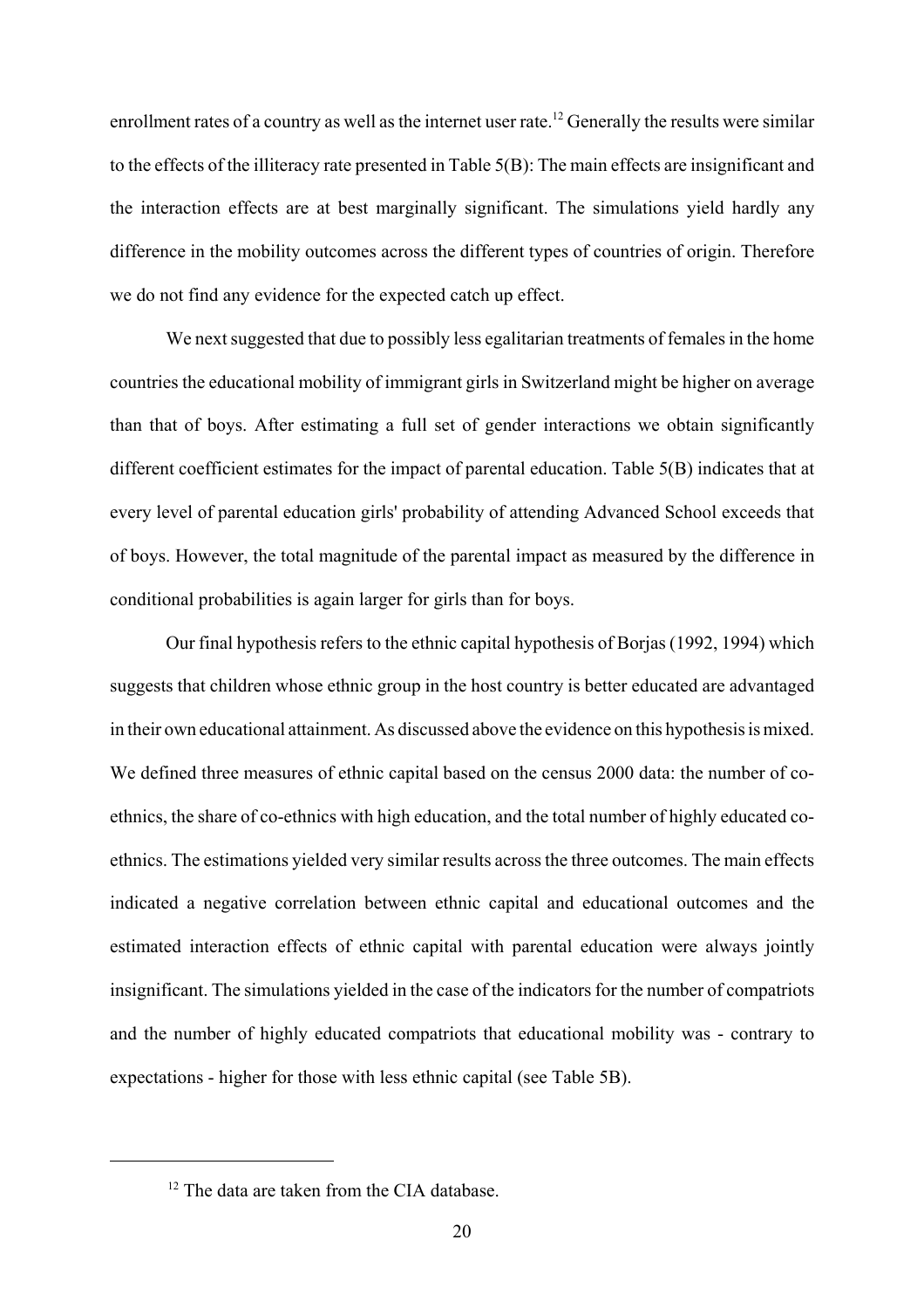### **5. Conclusions**

In this study we investigate the intergenerational correlation in educational attainment for various subgroups of the Swiss population in 2000. Evidence from prior studies suggests that intergenerational mobility is particularly low in Switzerland. We find substantial correlations in child-parent educational outcomes, where among natives only eleven percent of the children of low educated fathers attend advanced school compared to 62 percent of the children of highly educated fathers.

In the raw data we find large differences in educational mobility which we then investigate in the framework of an ordered probit model of child educational outcomes. We discuss economic theories explaining human capital investment and derive six hypotheses regarding the correlates of mobility in intergenerational education. Our tests, which are based on estimating interaction effects of parental education suggest that most of the predictions do not hold in our data. In a number of instances the differences in the conditional probability of Advanced School attendance across subsamples match expectations, and indicate higher upward educational mobility for those facing low costs of education, for those from countries with lower education, and for female children of immigrants. However, with respect to the magnitude of the impact of parental education we find no confirmation for our hypotheses: higher cost of educational is not correlated with lower education investments, children with many siblings do not suffer an educational disadvantage, female immigrants are no more upwardly mobile than males, low education in immigrants' home country does not yield catch up effects in Switzerland, and ethnic capital does not affect educational mobility.

What may explain these findings? Currently we are investigating the extent to which coding and measurement problems affect the results. First evidence from a different indicator of the number of siblings yields the expected effects. Also, we plan to use region-specific indicators of contemporaneous ethnic capital, instead of the national measures currently applied. In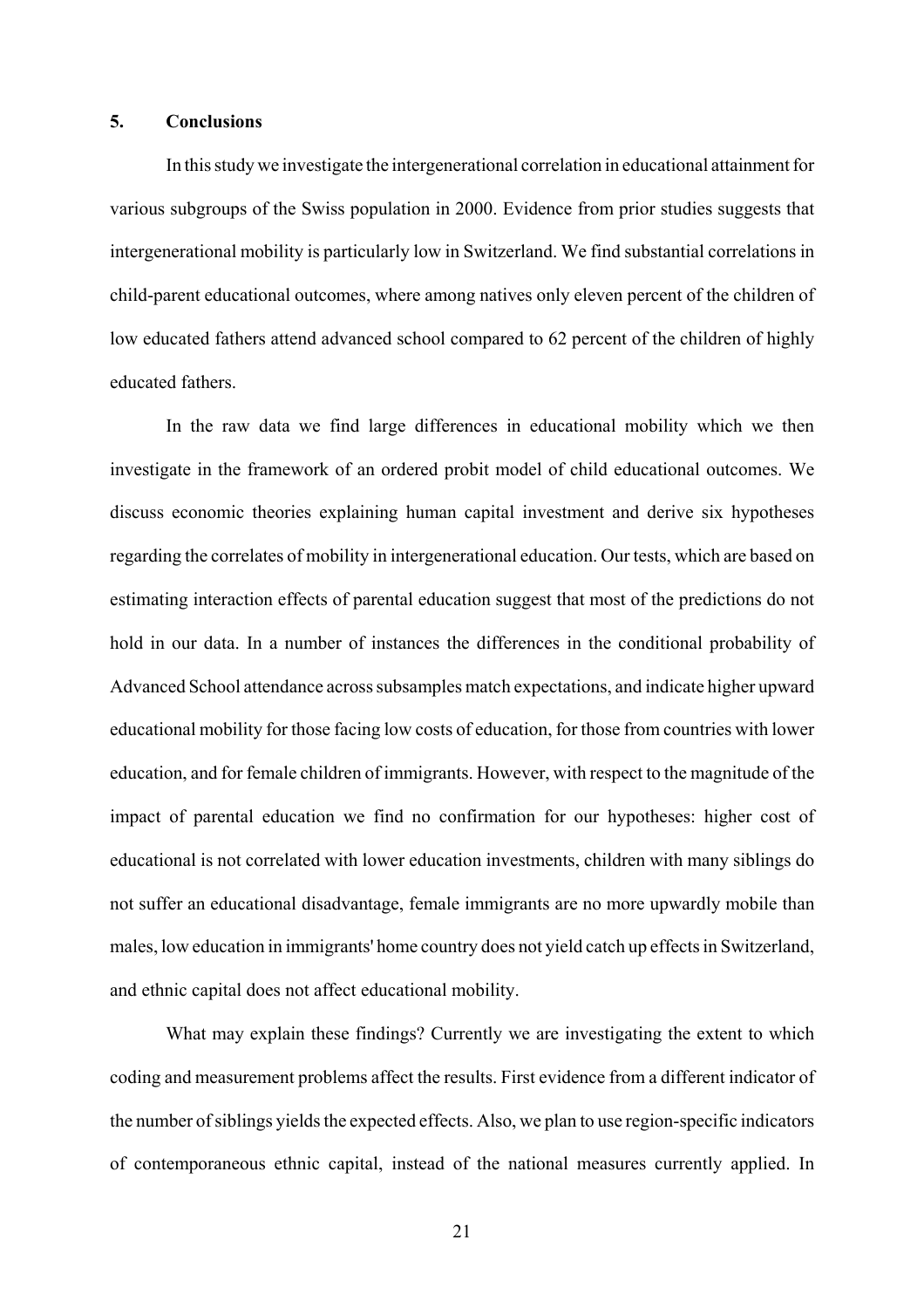addition, we will test whether the simple addition of interacted parent education measures is appropriate: possibly subsamples differ not only in the effect of parental education, but also in their correlation with other covariates which we currently neglect. A more flexible specification, e.g. by estimating a separate model for each subsample may yield clearer results. Finally, we plan to add further indicators of educational (upward) mobility, such as the probability of attaining a medium degree given that parents were poorly educated.

Currently our key conclusion is that indeed the probability of upward educational mobility can vary substantially across population groups under a given educational system.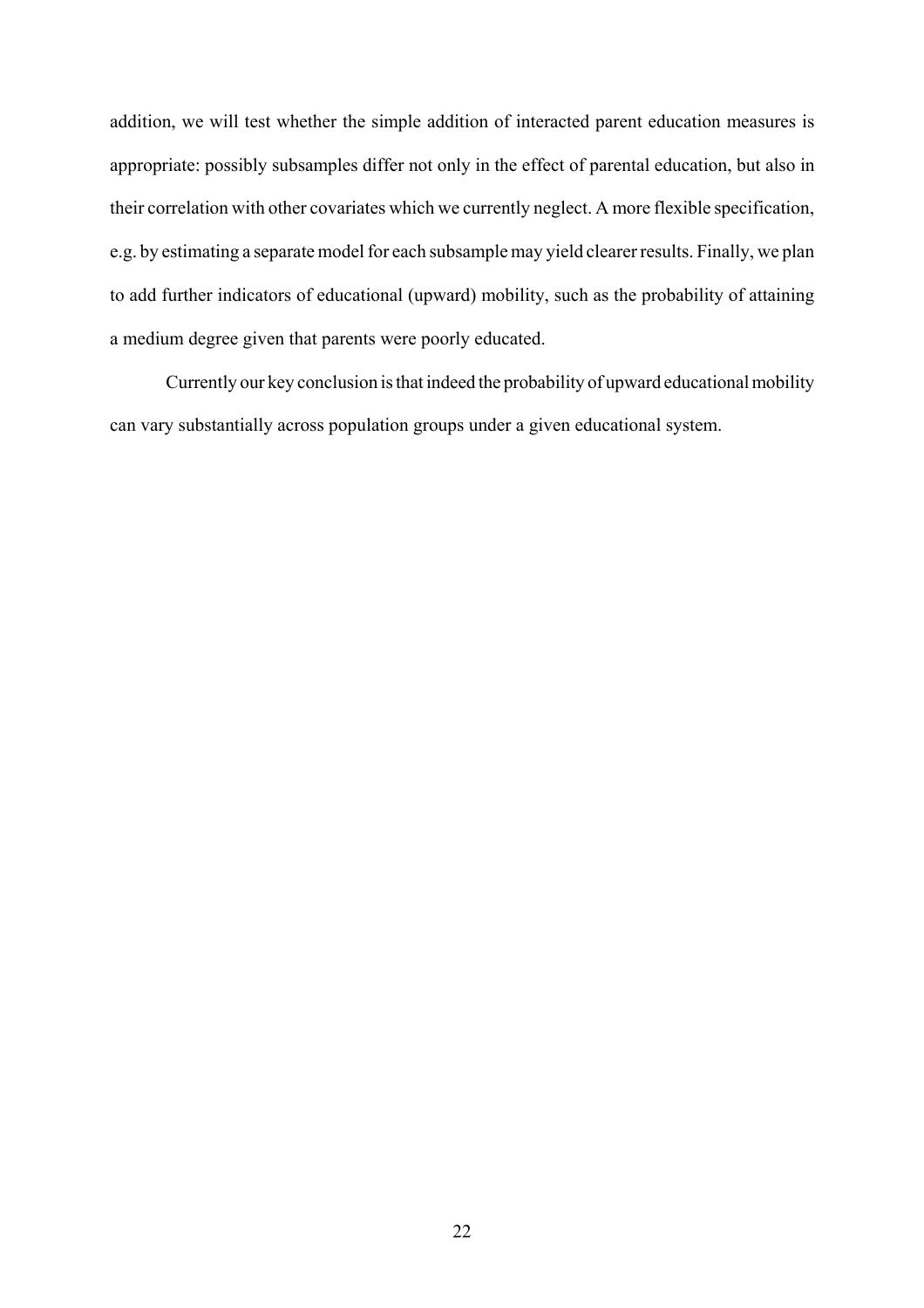## **Bibliography**

- Amos, Jacques, Edi Böni, Mario Donati, Sandra Hupka, Thomas Meyer, and Barbara E. Stalder, 2003, *Wege in die nachobligatorische Ausbildung. Die ersten zwei Jahre nach Austritt aus der obligatorischen Schule Zwischenergebnisse des Jugendlängsschnitts TREE*, Bildungsmonitoring Schweiz, Bundesamt für Statistik, Neuchâtel.
- Becker, Gary S., 1967, Human Capital and the Personal Distribution of Income: An Analytical Approach, Woytinski Lecture No. 1, Institute of Public Administration, University of Michigan, reprinted in Becker (1993).
- Behrman, Jere and Mark Rosenzweig, 2002, Does increasing women's schooling raise the schooling of the next generation?, *American Economic Review* 92, 323-334.
- Belzil, Christian, and Jörgen Hansen, 2003, Structural Estimates of the Intergenerational Education Correlation, *Journal of Applied Econometrics* 18, 679-696.
- BFS (Bundesamt für Statistik), 2004, Statistisches Jahrbuch der Schweiz, Neuchâtel.
- BFS (Bundesamt für Statistik), 2004b, *Pressemitteilung: Vermehrte Zuwanderung hochqualifizierter Arbeitskrärfte*, Neuenburg 16.02.2004.
- Borjas, George J., 1993, The Intergenerational Mobility of Immigrants, *Journal of Labor Economics* 11(1,pt.1), 113-135.
- Buchmann, Marlis, Maria Charles, and Stefan Sacchi, 1993, The Lifelong Shadow. Social Origins and Educational Opportunity in Switzerland, in: Blossfeld, Hand-Peter and Yossi Shavit (eds.), *Persistent Inequality. Changing Educational Attainment in Thirteen Countries*, Westview Press, Boulder et al., 177-192.
- Cameron, J. and James Heckman, 1998, Life cycle schooling and dynamic selection bias: models and evidence for five cohorts of American mailes, *Journal of Political Economy* 106, 262-333.
- Chevalier, Arnauld and G. Lanot, 2002, The relative effect of family characteristics and financial situation on educational achievement, *Education Economics* 10, 165-182.
- Chevalier, Arnaud, 2004, Parental Education and Child's Education: A Natural Experiment, *IZA Discussion Paper* No. 1153, Bonn.
- Chiswick, Barry R., 1988, Differences in Education and Earnings across Racial and Ethnic Groups: Tastes, Discrimination, and Investments in Child Quality, *Quarterly Journal of Economics* 103(3), 571-597.
- Corak, Miles, Garth Lipps, and John Zhao, 2004, Family Income and Participation in Post-Secondary Education, *IZA Discussion Paper* No. 977, Bonn.
- Ermisch, John and Marco Francesconi, 2001, Family Matters: Impacts of Family Background on Educational Attainments, *Economica* 68(270), 137-156.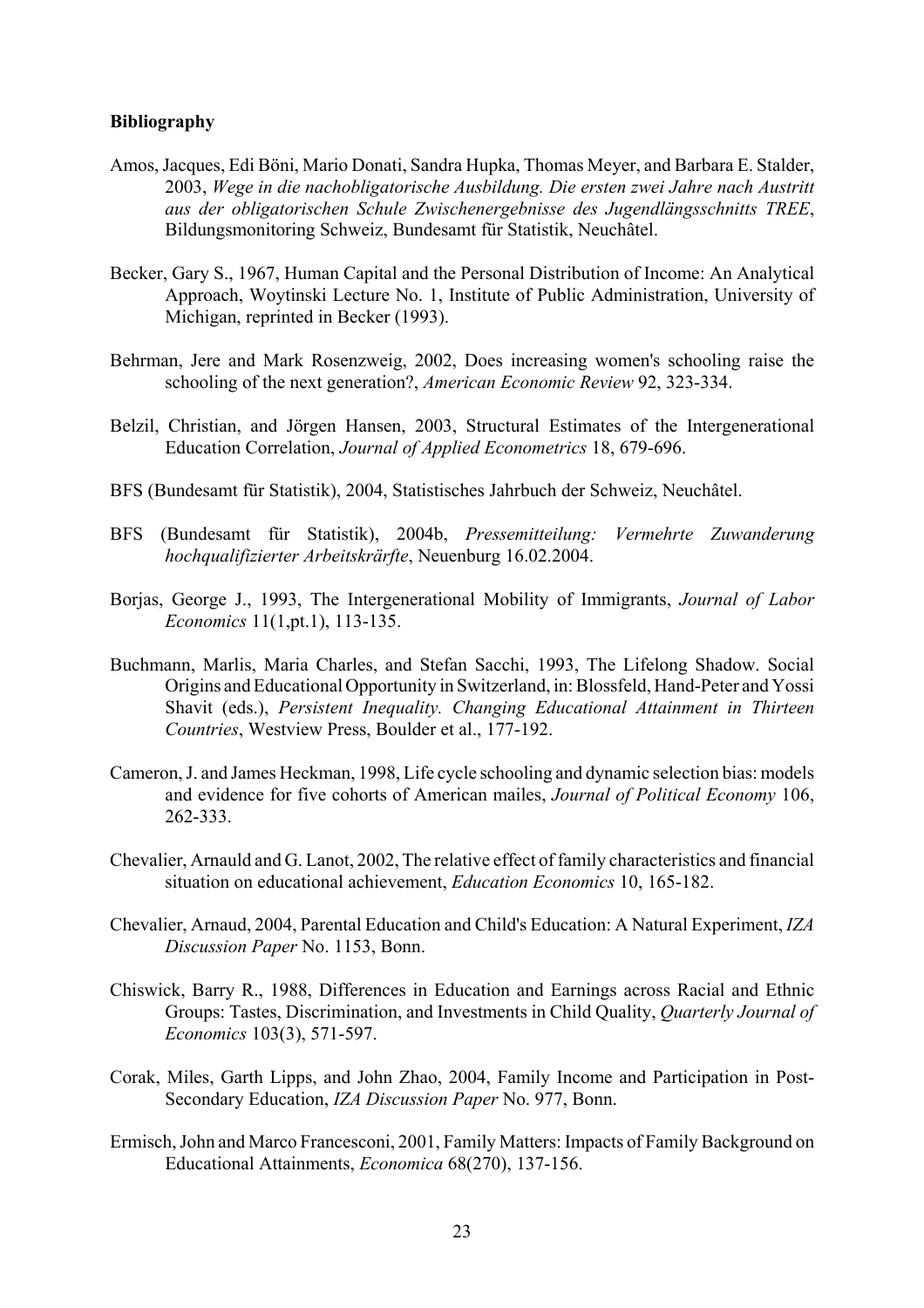- Gang, Ira N. and Klaus F. Zimmermann, 2000, Is Child Like Parent. Educational Attainment and Ethnic Origin, *Journal of Human Resources* 35(3), 550-569.
- Gilomen, Heinz, 1996, Education and Social Mobility, *Statistical Journal of the UN Economic Commission for Europe* 13(3), 213-233.
- Hupka, Sandra, 2003, Ausbildungssituation und -verläufe: Übersicht, in: Amos J., et al. (eds.) *Wege in die nachobligatorische Ausbildung. Die ersten zwei Jahre nach Austritt aus der obligatorischen Schule Zwischenergebnisse des Jugendlängsschnitts TREE*, Bildungsmonitoring Schweiz, Bundesamt für Statistik Neuchâtel, 33-58.
- Lischer, R., P. Rothlisberger, and B. Schmid, 1997, Education and Integration in Switzerland. A conflicting picture regarding the situation of foreigners, *Statistical Journal of the UN Economic Commission for Europe* 14(3), 267-288.
- Nielsen, Helena Skyt, Michael Rosholm, Nina Smith, and Leif Husted, 2003, The school-to-work transition of 2nd generation immigrants in Denmark, *Journal of Population Economics* 16(4), 755-786.
- OECD, 2002, *Education at a Glance. OECD Indicators 2002*, OECD, Paris.
- OECD, 2004, *Trends in international migration*. Continuous reporting system on migration: Annual report (SOPEMI), OECD, Paris.
- Plug, Eric, 2004, Estimating the Effect of Mother's Schooling on Children's schooling useing a Sample of Adoptees, *American Economic Review*, forthcoming.
- Riphahn, Regina T., 2003, Cohort Effects in the Educational Attainment of Second Generation Immigrants in Germany: An Analysis of Census Data, *Journal of Population Economics* 16(4), 711-738.
- Riphahn, Regina T., 2004, Are There Time Trends in the Educational Attainment of Second Generation Immigrants, *mimeo*, University of Basel.
- Sweetman, Arthur and Gordon Dicks, 1999, Education and Ethnicity in Canada. An Intergenerational Perspective, *Journal of Human Resoures* 34(4), 659-696.
- van Ours, Jan C. and Justus Veenman, 2003, The educational attainment of second-generation immigrants in The Netherlands, *Journal of Population Economics* 16(4), 739-753.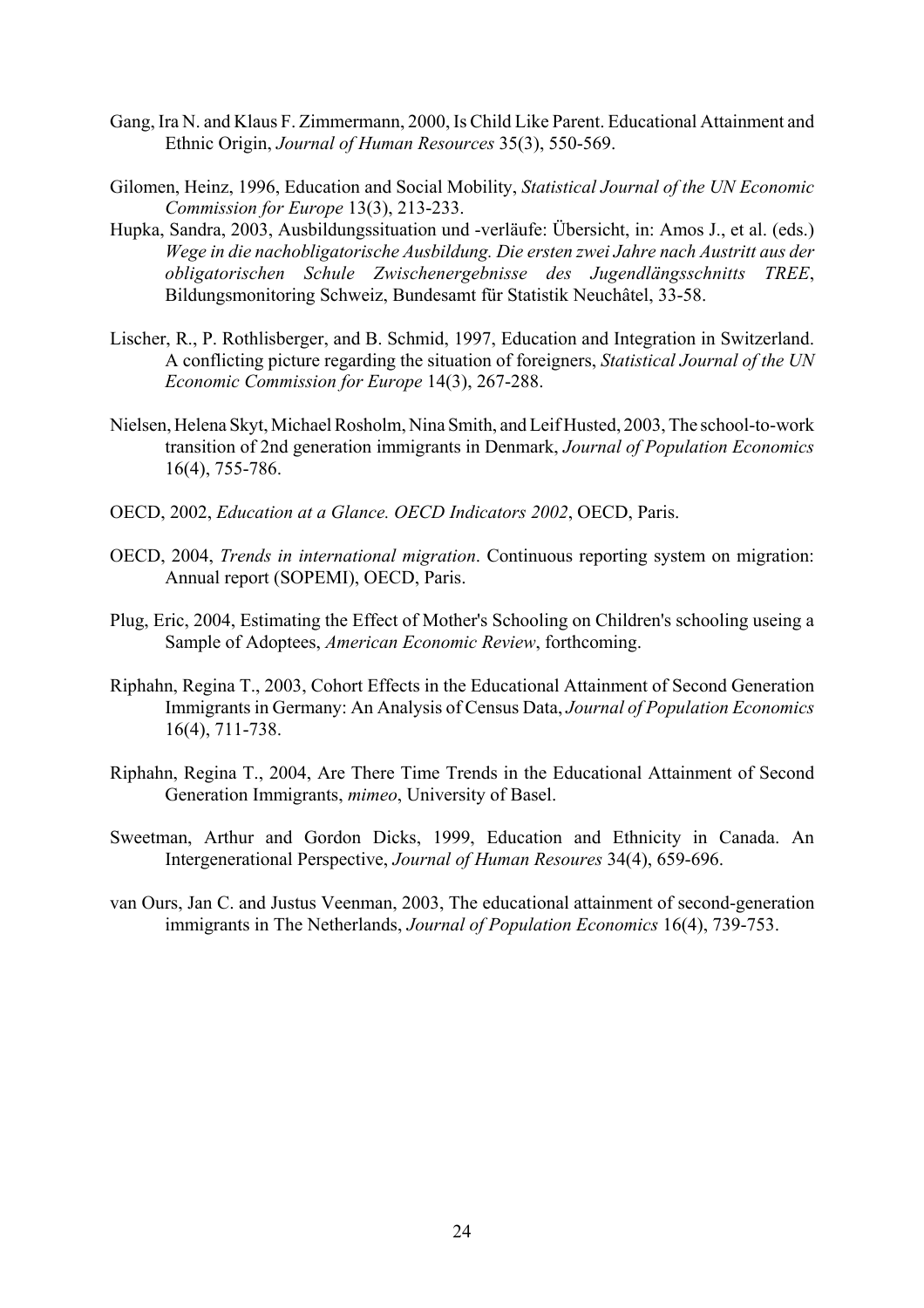|                   | <b>Natives</b> |        | Second Generation<br>Immigrants |        | <b>First Generation</b><br>Immigrants |        | Other  |        |
|-------------------|----------------|--------|---------------------------------|--------|---------------------------------------|--------|--------|--------|
|                   | Male           | Female | Male                            | Female | Male                                  | Female | Male   | Female |
| Low (in $\%$ )    | 7.71           | 9.57   | 14.55                           | 14.47  | 34.70                                 | 35.76  | 27.74  | 28.45  |
| Medium (in $\%$ ) | 73.09          | 62.74  | 60.29                           | 49.99  | 51.13                                 | 46.11  | 53.63  | 45.95  |
| High $(in %)$     | 19.20          | 27.69  | 25.16                           | 35.53  | 14.17                                 | 18.13  | 18.63  | 25.60  |
| Total (in $\%$ )  | 100.00         | 100.00 | 100.00                          | 100.00 | 100.00                                | 100.00 | 100.00 | 100.00 |
| N. observations   | 24,775         | 23,173 | 7,568                           | 7,019  | 5,242                                 | 4,910  | 757    | 703    |

Table 1: Educational Attainment by Ethnicity and Sex of Youths Aged 17

Source: Own calculations using Swiss Census 2000.

| Table 2:<br>Descriptive Statistics on Explanatory Variables by Subsample |  |
|--------------------------------------------------------------------------|--|
|--------------------------------------------------------------------------|--|

|                                                          | Natives |          | <b>Second Generation</b><br>Immigrants |          |
|----------------------------------------------------------|---------|----------|----------------------------------------|----------|
|                                                          | Mean    | Std.Dev. | Mean                                   | Std.Dev. |
| <b>Parental Education</b>                                |         |          |                                        |          |
| Father Low $(0/1)$                                       | 0.081   | 0.273    | 0.260                                  | 0.438    |
| Father Medium (0/1) (Reference)                          | 0.612   | 0.487    | 0.405                                  | 0.491    |
| Father High $(0/1)$                                      | 0.093   | 0.290    | 0.151                                  | 0.358    |
| Father No Response $(0/1)$                               | 0.009   | 0.096    | 0.034                                  | 0.182    |
| Father Missing (0/1)                                     | 0.205   | 0.403    | 0.150                                  | 0.357    |
| Mother Low $(0/1)$                                       | 0.189   | 0.392    | 0.350                                  | 0.477    |
| Mother Medium (0/1) (Reference)                          | 0.698   | 0.459    | 0.429                                  | 0.495    |
| Mother High $(0/1)$                                      | 0.050   | 0.217    | 0.140                                  | 0.347    |
| Mother No Response $(0/1)$                               | 0.017   | 0.128    | 0.046                                  | 0.209    |
| Mother Missing $(0/1)$                                   | 0.047   | 0.211    | 0.035                                  | 0.184    |
| <b>Household Characteristics</b>                         |         |          |                                        |          |
| Father Occ. Position: Unemployed (0/1) (Reference)       | 0.005   | 0.067    | 0.018                                  | 0.132    |
| Father Occ. Position: No training (0/1)                  | 0.028   | 0.166    | 0.124                                  | 0.329    |
| Father Occ. Position: Low qualified blue collar (0/1)    | 0.075   | 0.264    | 0.069                                  | 0.254    |
| Father Occ. Position: Low qualified white collar (0/1)   | 0.072   | 0.258    | 0.055                                  | 0.229    |
| Father Occ. Position: $5(0/1)$                           | 0.178   | 0.383    | 0.126                                  | 0.332    |
| Father Occ. Position: Other selfemployed (0/1)           | 0.154   | 0.360    | 0.094                                  | 0.291    |
| Father Occ. Position: Academic / upper mngmt. (0/1)      | 0.107   | 0.309    | 0.095                                  | 0.293    |
| Father Occ. Position: Qualified selfemployed (0/1)       | 0.022   | 0.146    | 0.024                                  | 0.153    |
| Father Occ. Position: Top management (0/1)               | 0.030   | 0.172    | 0.031                                  | 0.174    |
| Father Occ. Position: Not employed (0/1)                 | 0.017   | 0.128    | 0.054                                  | 0.226    |
| Father Occ. Position Other (0/1)                         | 0.108   | 0.310    | 0.160                                  | 0.366    |
| Mother Occ. Position: Unemployed (0/1) (Reference)       | 0.016   | 0.127    | 0.037                                  | 0.189    |
| Mother Occ. Position: No training $(0/1)$                | 0.078   | 0.268    | 0.156                                  | 0.363    |
| Mother Occ. Position: Low qualified blue collar $(0/1)$  | 0.019   | 0.137    | 0.012                                  | 0.108    |
| Mother Occ. Position: Low qualified white collar $(0/1)$ | 0.234   | 0.423    | 0.168                                  | 0.374    |
| Mother Occ. Position: $5 \left( \frac{0}{1} \right)$     | 0.101   | 0.301    | 0.087                                  | 0.281    |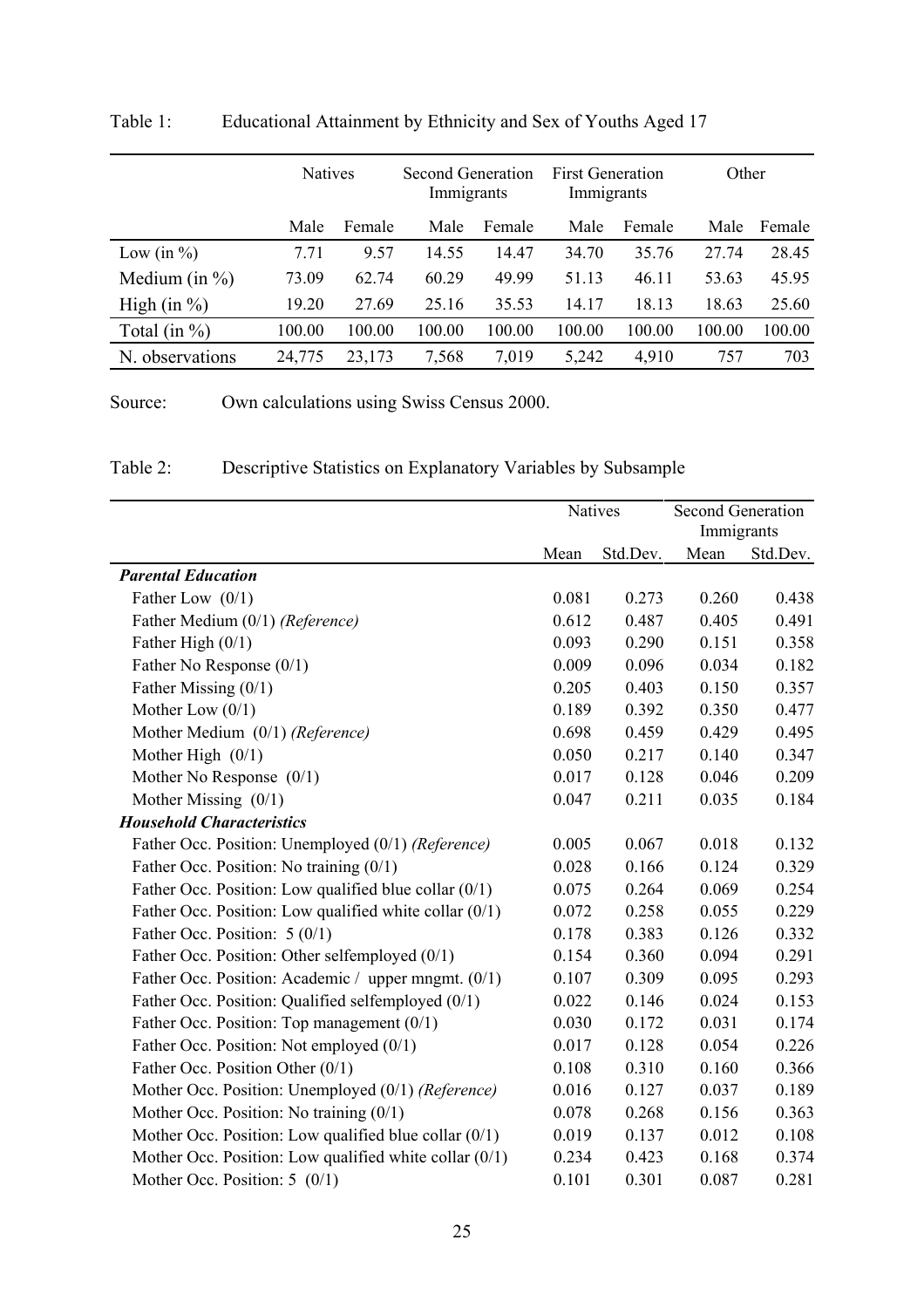| Mother Occ. Position: Other selfemployed $(0/1)$        | 0.061  | 0.240                    | 0.045  | 0.207  |
|---------------------------------------------------------|--------|--------------------------|--------|--------|
| Mother Occ. Position: Academic / upper mngmt.(0/1)      | 0.022  | 0.146                    | 0.033  | 0.179  |
| Mother Occ. Position: Qualified selfemployed (0/1)      | 0.004  | 0.060                    | 0.007  | 0.080  |
| Mother Occ. Position: Top management $(0/1)$            | 0.005  | 0.070                    | 0.008  | 0.090  |
| Mother Occ. Position: Not employed (0/1)                | 0.222  | 0.416                    | 0.226  | 0.418  |
| Mother Occ. Position: Other $(0/1)$                     | 0.191  | 0.393                    | 0.187  | 0.390  |
| Father Age                                              | 38.232 | 19.873                   | 41.437 | 18.175 |
| Mother Age                                              | 42.951 | 10.432                   | 43.837 | 9.738  |
| No Siblings $(0/1)$ (Reference)                         | 0.289  | 0.454                    | 0.313  | 0.464  |
| One Sibling $(0/1)$                                     | 0.451  | 0.498                    | 0.471  | 0.499  |
| Two Siblings $(0/1)$                                    | 0.198  | 0.398                    | 0.171  | 0.377  |
| Three or more Siblings $(0/1)$                          | 0.061  | 0.240                    | 0.044  | 0.205  |
| <b>Individual Characteristics</b>                       |        |                          |        |        |
| Female $(0/1)$                                          | 0.483  | 0.500                    | 0.481  | 0.500  |
| Religion: Christian (0/1) (Reference)                   | 0.912  | 0.283                    | 0.775  | 0.417  |
| Religion: Jewish $(0/1)$                                | 0.001  | 0.034                    | 0.008  | 0.087  |
| Religion: Islamic $(0/1)$                               | 0.002  | 0.048                    | 0.072  | 0.258  |
| Religion: Other or no denomination $(0/1)$              | 0.073  | 0.260                    | 0.129  | 0.336  |
| Religion: No response $(0/1)$                           | 0.012  | 0.108                    | 0.016  | 0.126  |
| <b>Regional Characteristics</b>                         |        |                          |        |        |
| Population Density (inhabitants per 100 km squared)     | 9.112  | 14.021                   | 18.095 | 23.736 |
| Cantonal Unemployment Rate                              | 1.638  | 0.668                    | 2.032  | 0.913  |
| Region $1 = VD$ , VS, GE $(0/1)$                        | 0.129  | 0.335                    | 0.237  | 0.425  |
| Region $2 = BE$ , FR, SO, NE, JU (0/1)                  | 0.269  | 0.443                    | 0.170  | 0.375  |
| Region $3 = BS$ , BL, AG (0/1)                          | 0.136  | 0.343                    | 0.148  | 0.355  |
| Region $4 = ZH$ (0/1)                                   | 0.140  | 0.347                    | 0.176  | 0.381  |
| Region $5 = GL$ , SH, AR, AI, SG, GR, TG (0/1)          | 0.180  | 0.385                    | 0.142  | 0.349  |
| Region $6 = LU$ , UR, SZ, OW, NW, ZG $(0/1)$            | 0.120  | 0.325                    | 0.065  | 0.246  |
| Region $7 = TI(0/1)$                                    | 0.026  | 0.159                    | 0.063  | 0.243  |
| Language Region German (0/1) (Reference)                | 0.775  | 0.417                    | 0.639  | 0.480  |
| Language Region French (0/1)                            | 0.199  | 0.399                    | 0.298  | 0.457  |
| Language Region Italian $(0/1)$                         | 0.026  | 0.159                    | 0.063  | 0.243  |
| <b>Immigrant Characteristics</b>                        |        |                          |        |        |
| Father migration: Swiss since birth $(0/1)$ (Reference) |        |                          | 0.251  | 0.433  |
| Father migration: Swiss since at least 5 years. $(0/1)$ |        | $\overline{\phantom{0}}$ | 0.126  | 0.332  |
| Father migration: Swiss since up to 5 years. $(0/1)$    |        | -                        | 0.053  | 0.225  |
| Father migration: Permanent resident permit $(0/1)$     |        |                          | 0.410  | 0.492  |
| Father migration: Non-permanent resident permit (0/1)   |        | -                        | 0.011  | 0.102  |
| Father migration: Other $(0/1)$                         |        | -                        | 0.0001 | 0.008  |
| Mother migration: Swiss since birth $(0/1)$ (Reference) |        | -                        | 0.249  | 0.433  |
| Mother migration: Swiss since at least 5 years $(0/1)$  |        | -                        | 0.324  | 0.468  |
| Mother migration: Swiss since up to 5 years $(0/1)$     |        | -                        | 0.043  | 0.203  |
| Mother migration: Permanent resident permit (0/1)       |        | -                        | 0.337  | 0.473  |
| Mother migration: Non-permanent resid. permit (0/1)     |        | -                        | 0.011  | 0.105  |
| Mother migration: Other $(0/1)$                         |        | -                        | 0.000  | 0.000  |
| Country of origin: Africa (0/1)                         |        | -                        | 0.047  | 0.211  |
| Country of origin: (Northern and Eastern) Europe (0/1)  |        |                          | 0.072  | 0.258  |
| Country of origin: Southern Europe $(0/1)$              |        |                          | 0.449  | 0.497  |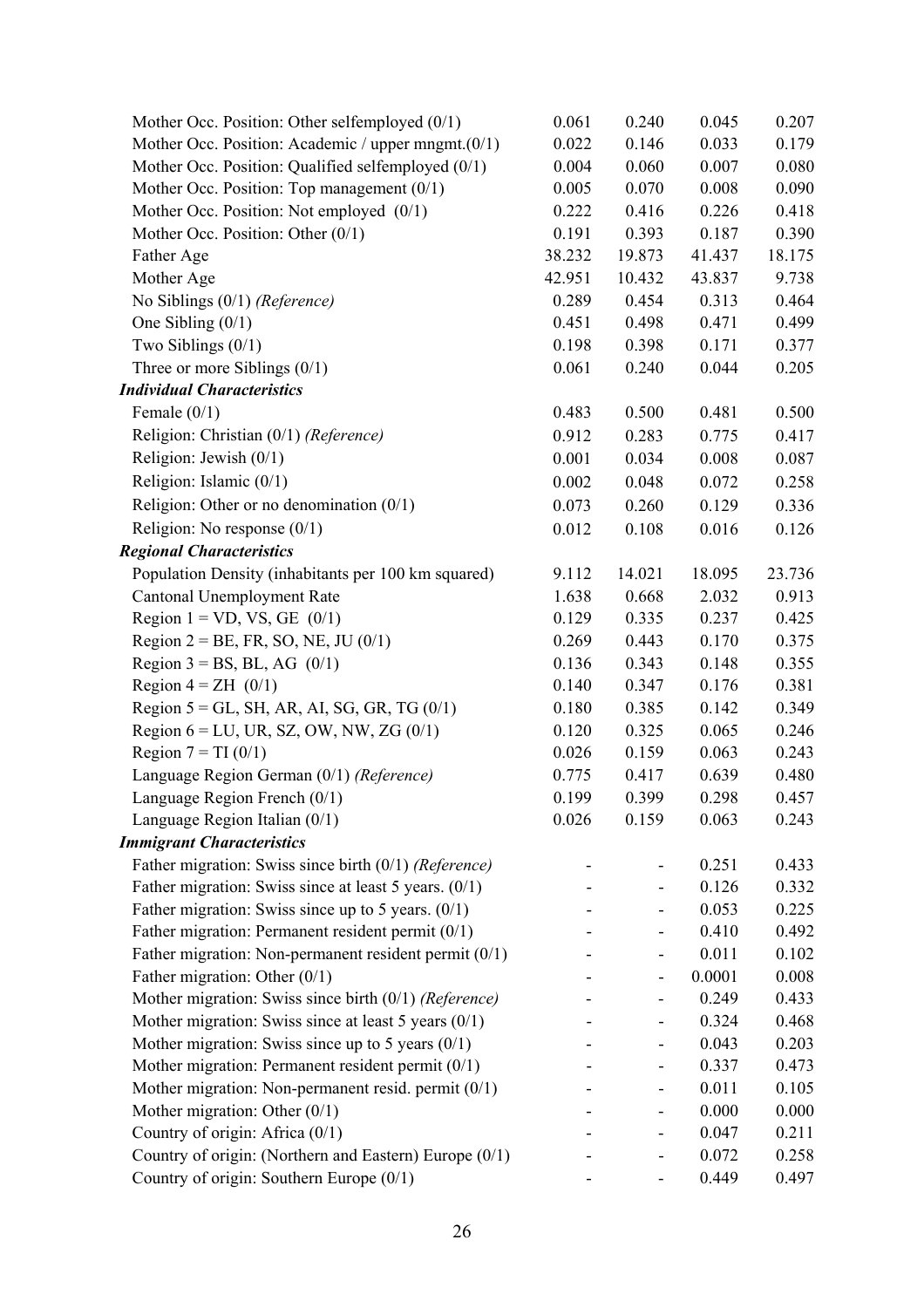| Country of origin: Western Europe (0/1)                 |        |                              | 0.249  | 0.433  |
|---------------------------------------------------------|--------|------------------------------|--------|--------|
| Country of origin: Western Asia $(0/1)$                 |        |                              | 0.067  | 0.250  |
| Country of origin: Latin America (0/1)                  |        |                              | 0.032  | 0.175  |
| Country of origin: North America (0/1)                  |        |                              | 0.016  | 0.127  |
| Country of origin: Asia and Oceania (0/1)               |        |                              | 0.049  | 0.216  |
| Country of origin: Other $(0/1)$                        |        |                              | 0.019  | 0.138  |
| Main Language equals cantonal language (0/1)            |        |                              | 0.089  | 0.285  |
| Home country illiteracy rate                            |        |                              | 5.231  | 10.056 |
| Home country illiteracy rate: missing $(0/1)$           |        |                              | 0.090  | 0.286  |
| Home country primary enrollment rate                    |        |                              | 97.147 | 22.371 |
| Home country primary enrollment rate: missing $(0/1)$   |        |                              | 0.040  | 0.197  |
| Home country secondary enrollment rate                  |        | -                            | 78.346 | 26.107 |
| Home country secondary enrollment rate: missing $(0/1)$ |        |                              | 0.041  | 0.198  |
| Home country tertiary enrollment rate                   |        |                              | 28.176 | 13.337 |
| Home country tertiary enrollment rate: missing $(0/1)$  |        |                              | 0.042  | 0.201  |
| Home country internet user rate                         |        |                              | 0.260  | 0.168  |
| Home country internet user rate: missing $(0/1)$        |        | $\qquad \qquad \blacksquare$ | 0.024  | 0.154  |
| Size of resident ethnic group (in $10,000$ )            |        |                              | 9.387  | 8.236  |
| Share of highly educated indivduals in ethnic group     |        |                              | 1.094  | 1.019  |
| Number of highly educated compatriots (in 1,000)        |        |                              | 0.189  | 0.145  |
| Number of observations                                  | 47,948 |                              | 14,587 |        |

Source: Own calculations using Swiss Census 2000.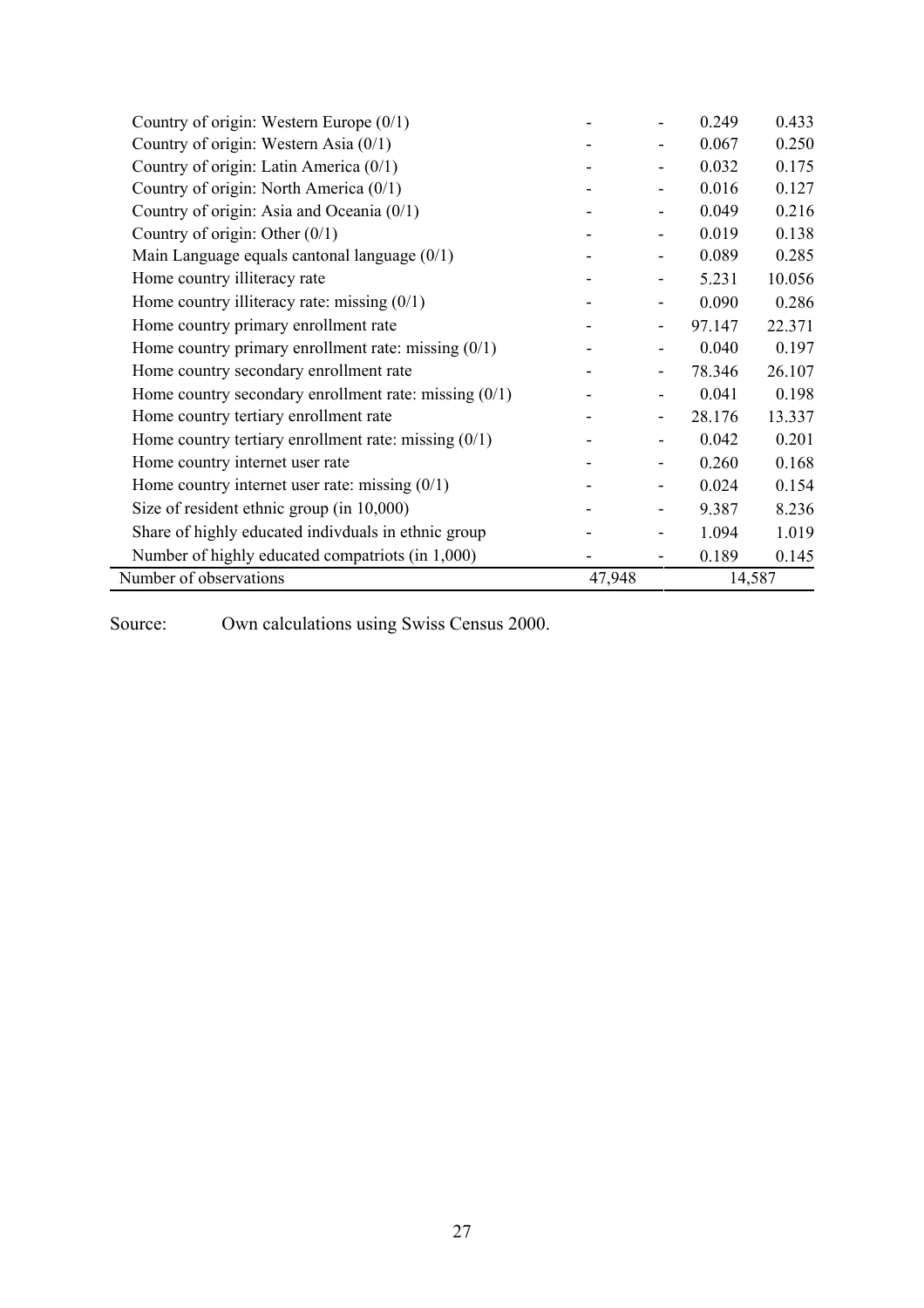# Table 3 Descriptive Analysis of Intergenerational Education Mobility

| Child     | N <sub>0</sub> | <b>Father's Education</b> |       |              |       |        | Mother's Education |       |              |       | Total  |
|-----------|----------------|---------------------------|-------|--------------|-------|--------|--------------------|-------|--------------|-------|--------|
| education | Father         | missg.                    | low   | med.         | high  | Mother | missg.             | low   | med.         | high  |        |
| Low       | 14.16          | 23.54                     | 11.46 | 6.51         | 6.23  | 13.30  | 27.40              | 12.18 | 6.99         | 6.95  | 8.61   |
| Medium    | 66.73          | 66.59                     | 81.02 | 72.35        | 31.76 | 68.34  | 65.01              | 78.29 | 68.07        | 30.16 | 68.09  |
| High      | 19.10          | 9.87                      | 7.53  | 21.14        | 62.01 | 18.36  | 7.60               | 9.53  | 24.94        | 62.89 | 23.30  |
| Total     | 100.0          | 100 0                     | 100.0 | 100.0        | 100.0 | 100.0  | 100.0              | 100.0 | 100.0        | 100.0 | 100.0  |
| N obs.    | 9,809          | 446                       |       | 3,893 29,352 | 4,449 | 2,233  | 803                |       | 9,069 33,469 | 2,374 | 47,948 |

# Panel A Transition Matrices for Natives (in column percent)

Panel B Transition Matrices for Second Generation Immigrants

| Child     | N <sub>0</sub> | <b>Father's Education</b> |       |       | N <sub>0</sub> | Mother's Education |        |       |       | Total |        |
|-----------|----------------|---------------------------|-------|-------|----------------|--------------------|--------|-------|-------|-------|--------|
| education | Father         | missg.                    | low   | med.  | high           | Mother             | missg. | low   | med.  | high  |        |
| Low       | 20 25          | 27.63                     | 17.98 | 10.76 | 9.95           | 20.78              | 2799   | 18.36 | 10.82 | 10.25 | 14.51  |
| Medium    | 53.32          | 58.45                     | 66.54 | 60.20 | 24.30          | 58.43              | 55.84  | 66.69 | 55.20 | 26.42 | 55.34  |
| High      | 26.43          | 13.92                     | 15.47 | 29.04 | 65.76          | 20.78              | 16.17  | 14.95 | 33.98 | 63.33 | 30.15  |
| Total     | 100.0          | 100.0                     | 100.0 | 100.0 | 100.0          | 100.0              | 100.0  | 100.0 | 100.0 | 100.0 | 100.0  |
| N obs.    | 2,183          | 503                       | 3,787 | 5,912 | 2,202          | 510                | 668    | 5,104 | 6,265 | 2,040 | 14,587 |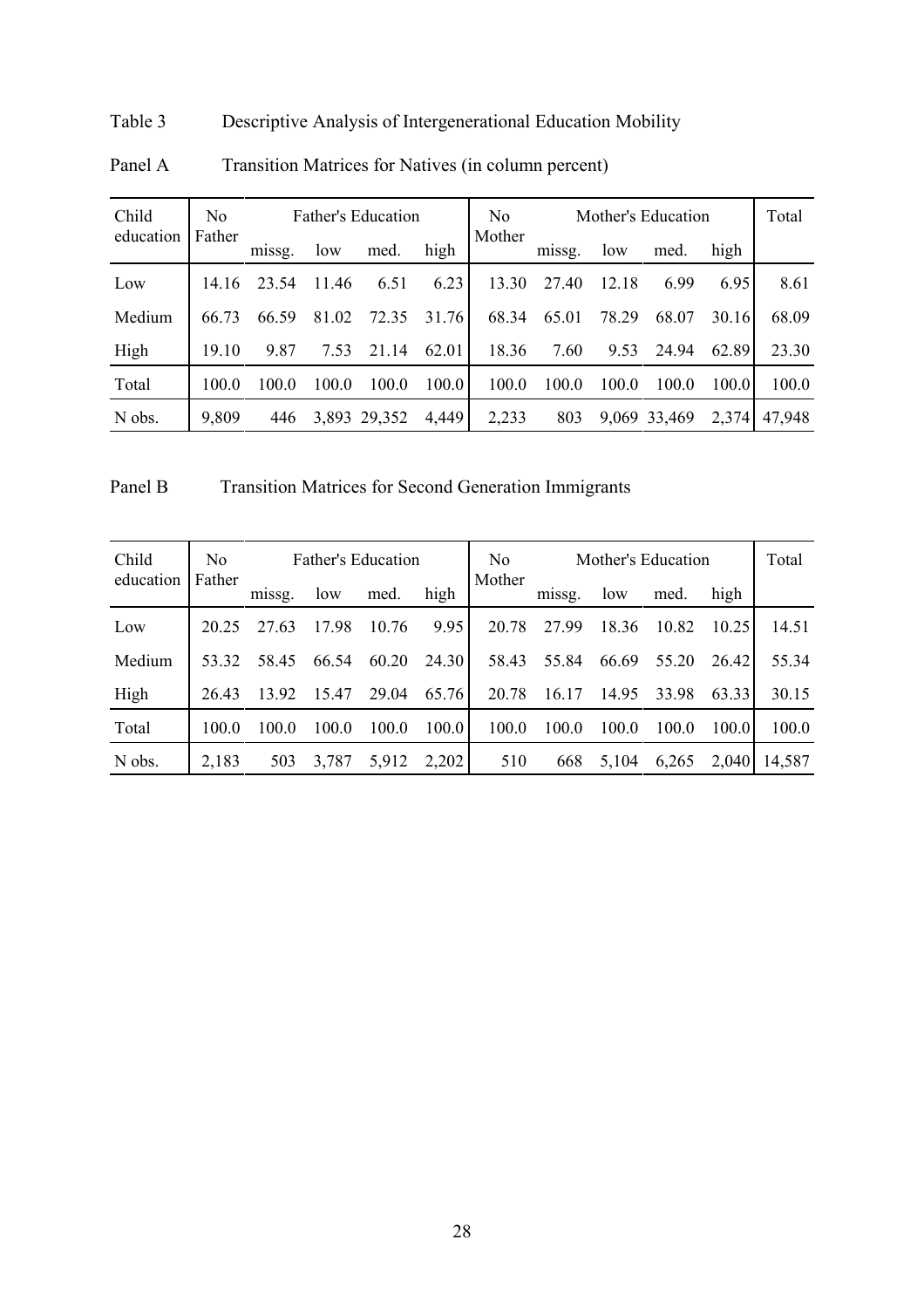| Subsample                                                      | ${\bf N}$ |        | Relative to Father's Educ. |                        |       | Relative to Mother's Educ.  |             |
|----------------------------------------------------------------|-----------|--------|----------------------------|------------------------|-------|-----------------------------|-------------|
|                                                                |           | P(hi)  | P(hi   F)                  | Diff.                  |       | $P(hi \mid M \ P(hi \mid M$ | Diff.       |
|                                                                |           | F low) | hi)                        |                        | low)  | hi)                         | $(7) =$     |
|                                                                | (1)       | (2)    | (3)                        | $(4) =$<br>$(3) - (2)$ | (5)   | (6)                         | $(6) - (2)$ |
| <b>All Natives</b>                                             | 47,948    | 7.53   | 62.01                      | 54.49                  | 9.53  | 62.89                       | 53.36       |
| <b>Male Natives</b>                                            | 24,775    | 5.04   | 57.32                      | 52.28                  | 6.94  | 58.77                       | 51.83       |
| <b>Female Natives</b>                                          | 23,173    | 10.15  | 66.98                      | 56.82                  | 12.28 | 67.21                       | 54.93       |
| All Second Gen. Immigrants                                     | 14,587    | 15.47  | 65.76                      | 50.28                  | 14.95 | 63.33                       | 48.38       |
| Male SGI                                                       | 7,568     | 12.11  | 60.07                      | 47.97                  | 11.39 | 56.67                       | 45.27       |
| Female SGI                                                     | 7,019     | 19.37  | 71.35                      | 51.98                  | 18.87 | 70.40                       | 51.53       |
| Natives in Densely Populated<br>Region                         | 10,520    | 9.40   | 67.78                      | 58.38                  | 10.70 | 69.85                       | 59.15       |
| Natives in Sparsely Populated<br>Region                        | 37,428    | 7.28   | 59.26                      | 51.98                  | 9.30  | 58.80                       | 49.50       |
| Natives in Region of High<br>Unemployment                      | 16,233    | 13.31  | 67.79                      | 54.48                  | 14.95 | 65.16                       | 50.20       |
| Natives in Region of Low<br>Unemployment                       | 31,715    | 5.61   | 57.35                      | 51.74                  | 7.43  | 60.34                       | 52.91       |
| Natives without siblings                                       | 13,879    | 6.05   | 58.73                      | 52.68                  | 8.31  | 61.51                       | 53.21       |
| Natives with one sibling                                       | 21,647    | 8.65   | 62.58                      | 53.92                  | 10.54 | 62.58                       | 52.04       |
| Natives with two siblings                                      | 9,479     | 6.95   | 63.55                      | 56.60                  | 9.33  | 64.34                       | 55.02       |
| Natives with at least 3 siblings                               | 2,943     | 8.09   | 63.61                      | 55.52                  | 9.03  | 65.38                       | 56.36       |
| Natives in German Language<br>Region                           | 37,176    | 5.16   | 57.32                      | 52.16                  | 6.68  | 59.15                       | 52.47       |
| Natives in French Language<br>Region                           | 9,520     | 14.20  | 73.48                      | 59.28                  | 17.05 | 68.35                       | 51.31       |
| Natives in Italian Language<br>Region                          | 1,252     | 27.78  | 79.43                      | 51.65                  | 27.06 | 76.19                       | 49.13       |
| Second Gen. I. from high<br>illiteracy country                 | 2,668     | 12.52  | 66.47                      | 53.96                  | 12.86 | 64.87                       | 52.01       |
| Second Gen. I. from low<br>illiteracy country                  | 10,607    | 16.98  | 65.43                      | 48.45                  | 16.09 | 62.75                       | 46.66       |
| Second Gen. I. with large ethnic<br>group in Switzerland       | 5,421     | 15.90  | 67.36                      | 51.46                  | 14.37 | 67.79                       | 53.42       |
| Second Gen. I. with small ethnic<br>group in Switzerland       | 9,166     | 15.10  | 65.25                      | 50.16                  | 15.33 | 62.19                       | 46.86       |
| Second Gen. I. with high share of<br>well educated compatriots | 6,500     | 20.83  | 68.79                      | 47.96                  | 20.66 | 64.76                       | 44.09       |
| Second Gen. I. with low share of<br>well educated compatriots  | 8,087     | 14.65  | 57.09                      | 42.44                  | 13.46 | 58.55                       | 45.09       |
| Second Gen. I. with many highly<br>educated compatriots        | 6,530     | 15.75  | 68.36                      | 52.62                  | 14.56 | 66.47                       | 51.90       |
| Second Gen. I. with few highly<br>educated compatriots         | 8,057     | 15.21  | 64.42                      | 49.21                  | 15.24 | 61.81                       | 46.56       |

Panel C Summary Statistics of Educational Upward Mobility for Various Subsamples (all probabilities in percent)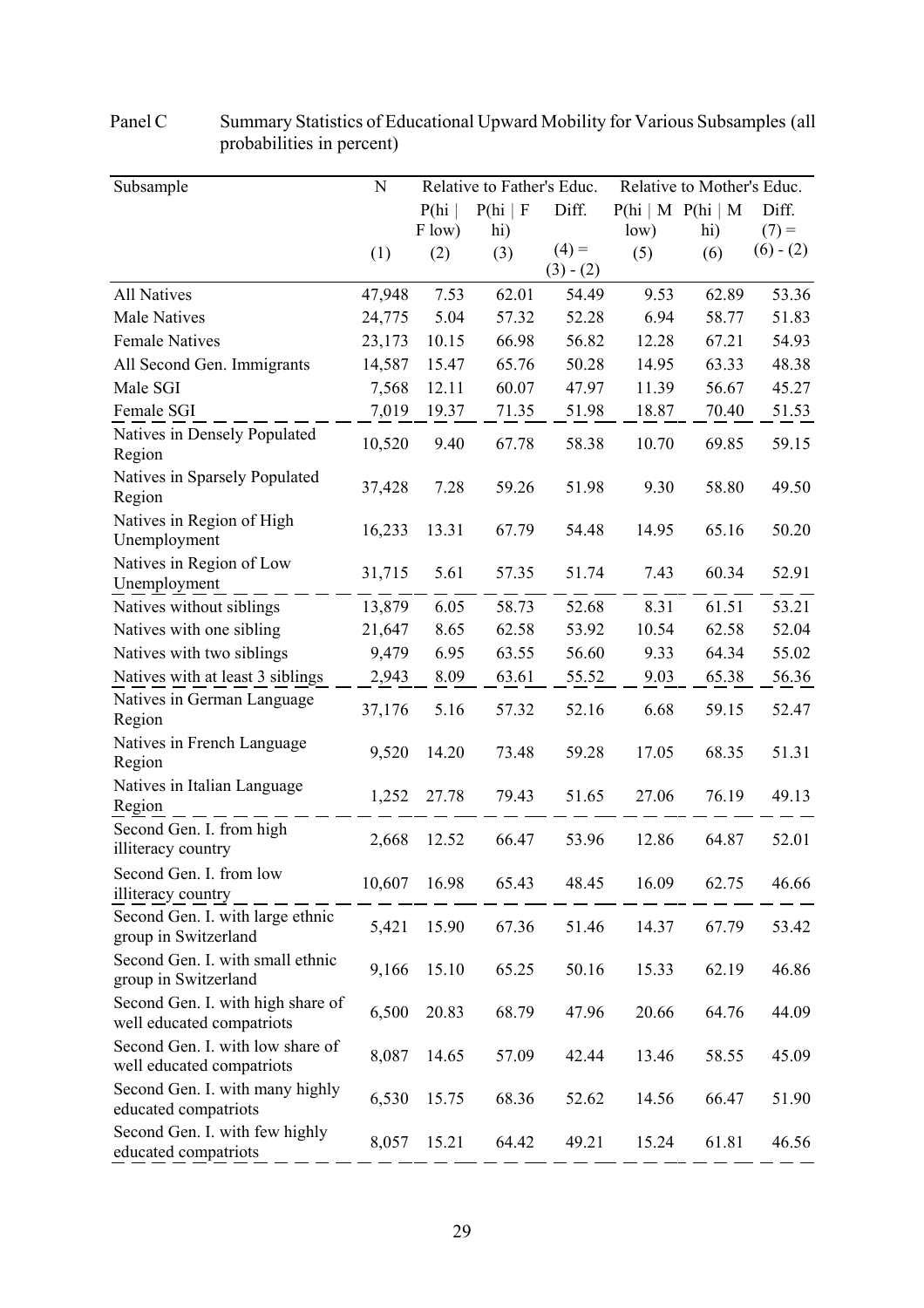| Second Gen. Immigrants<br><b>Speaking Cantonal Language</b>     | 13289 | 16.37 | 65.64 | 49.27 | 15.70 | 62.68 | 46.98 |
|-----------------------------------------------------------------|-------|-------|-------|-------|-------|-------|-------|
| Second Gen. Immigrants not<br><b>Speaking Cantonal Language</b> | 1,398 | 10.58 | 67.35 | 56.77 | 9.99  | 72.59 | 62.61 |
| Second Gen. Immigrants from<br>Africa                           | 681   | 35.62 | 74.63 | 39.02 | 28.03 | 72.61 | 44.58 |
| Second Gen. Immigrants from<br>Europe                           | 1,046 | 21.57 | 65.49 | 43.92 | 18.92 | 61.46 | 42.54 |
| Second Gen. Immigrants from<br>Southern Europe                  | 6,545 | 15.85 | 56.39 | 40.55 | 14.85 | 56.99 | 42.14 |
| Second Gen. Immigrants from<br>Western Europe                   | 3,637 | 15.10 | 67.93 | 52.83 | 15.19 | 64.00 | 48.81 |
| Second Gen. Immigrants from<br>Western Asian                    | 979   | 8.20  | 55.86 | 47.66 | 7.61  | 62.32 | 54.71 |
| Second Gen. Immigrants from<br>Latin America                    | 461   | 18.60 | 70.19 | 51.59 | 22.00 | 59.13 | 37.13 |
| Second Gen. Immigrants from<br>North America                    | 238   | 33.33 | 60.42 | 27.08 | 42.86 | 71.43 | 28.57 |
| Second Gen. Immigrants from<br>Asia and Oceania                 | 716   | 23.64 | 74.87 | 51.23 | 23.96 | 68.31 | 44.34 |
| Second Gen. I. both parents<br>nonpermanent resident status     | 4,252 | 14.00 | 58.21 | 44.21 | 13.57 | 68.11 | 54.54 |
| Second Gen. I. both parents<br>permanent resident status        | 6,043 | 18.84 | 69.54 | 50.70 | 19.20 | 66.08 | 46.89 |

Note: The distinctions between groups of individuals by population density, home country illiteracy, cantonal unemployment, ethnic group size, share of highly educated compatriots, and number highly educated compatriots were made based on the mean of the full sample of individual observations.

Source: Own calculations using Swiss Census 2000.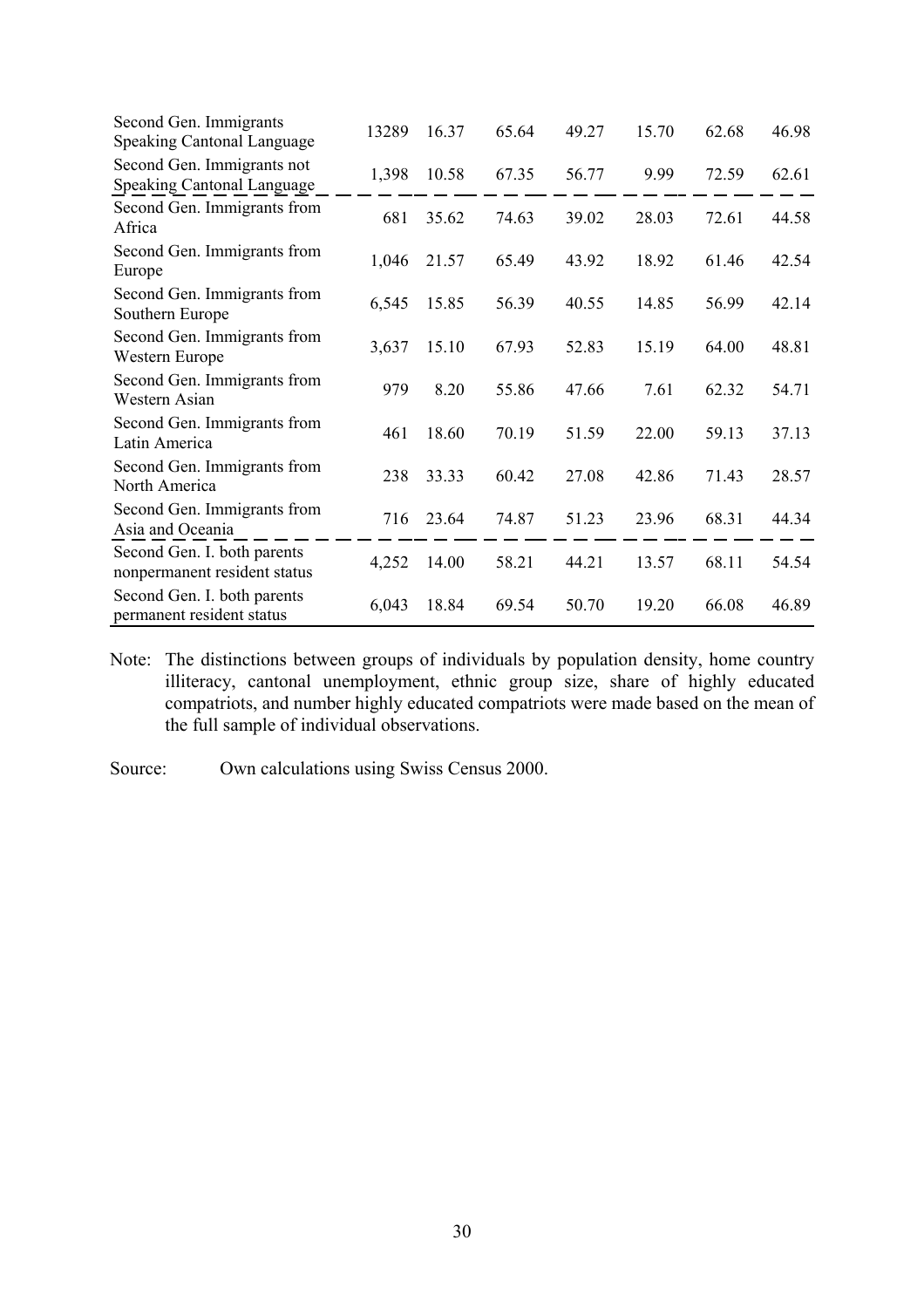|                                                          | Natives               | <b>Second Generation</b> |
|----------------------------------------------------------|-----------------------|--------------------------|
|                                                          |                       | Immigrants               |
|                                                          | Coef.<br>(Std. Error) | Coef.<br>(Std. Error)    |
| <b>Parental Education</b>                                |                       |                          |
| Father Low $(0/1)$                                       | $-0.238**$            | $-0.083*$                |
|                                                          | (0.026)               | (0.034)                  |
| Father High $(0/1)$                                      | $0.542**$             | $0.416**$                |
|                                                          | (0.025)               | (0.036)                  |
| Mother Low $(0/1)$                                       | $-0.266**$            | $-0.221**$               |
|                                                          | (0.018)               | (0.03)                   |
| Mother High $(0/1)$                                      | $0.505**$             | $0.376**$                |
|                                                          | (0.030)               | (0.035)                  |
| Father Missing $(0/1)$                                   | 0.091                 | 0.184                    |
|                                                          | (0.114)               | (0.14)                   |
| Mother Missing $(0/1)$                                   | $0.648**$             | $0.463**$                |
|                                                          | (0.088)               | (0.137)                  |
| Father No Response $(0/1)$                               | $-0.221**$            | $-0.169*$                |
|                                                          | (0.063)               | (0.066)                  |
| Mother No Response $(0/1)$                               | $-0.590**$            | $-0.292**$               |
| <b>Household Characteristics</b>                         | (0.047)               | (0.058)                  |
| Father Occ. Position: No training (0/1)                  | 0.041                 | $0.201*$                 |
|                                                          | (0.091)               | (0.079)                  |
| Father Occ. Position: Low qualified blue collar $(0/1)$  | $-0.078$              | $0.224**$                |
|                                                          | (0.085)               | (0.082)                  |
| Father Occ. Position: Low qualified white collar $(0/1)$ | $-0.029$              | $0.189*$                 |
|                                                          | (0.085)               | (0.085)                  |
| Father Occ. Position: Intermediate level occup. (0/1)    | $0.154+$              | $0.353**$                |
|                                                          | (0.084)               | (0.079)                  |
| Father Occ. Position: Other selfemployed (0/1)           | 0.053                 | $0.214**$                |
|                                                          | (0.084)               | (0.080)                  |
| Father Occ. Position: Academic / upper mngmt. (0/1)      | $0.294**$             | $0.467**$                |
|                                                          | (0.085)               | (0.083)                  |
| Father Occ. Position: Qualified selfemployed (0/1)       | $0.315**$             | $0.680**$                |
|                                                          | (0.094)               | (0.106)                  |
| Father Occ. Position: Top management $(0/1)$             | $0.304**$             | $0.455**$                |
|                                                          | (0.089)               | (0.093)                  |
| Father Occ. Position: Not employed (0/1)                 | $-0.109$              | $0.174*$                 |
|                                                          | (0.093)               | (0.084)                  |
| Father Occ. Position: Other (0/1)                        | 0.038                 | $0.228**$                |
|                                                          | (0.084)               | (0.077)                  |
| Mother Occ. Position: No training $(0/1)$                | $0.09 +$              | 0.067                    |
|                                                          | (0.048)               | (0.057)                  |
| Mother Occ. Position: Low qualified blue collar $(0/1)$  | 0.041                 | 0.006                    |
|                                                          | (0.059)               | (0.102)                  |
| Mother Occ. Position: Low qualified white collar $(0/1)$ | $0.179**$             | $0.098 +$                |
|                                                          | (0.045)               | (0.057)                  |

| Table 4 (A) Ordered Probit Estimation of Determinants of Child Educational Attainment |  |  |  |
|---------------------------------------------------------------------------------------|--|--|--|
|                                                                                       |  |  |  |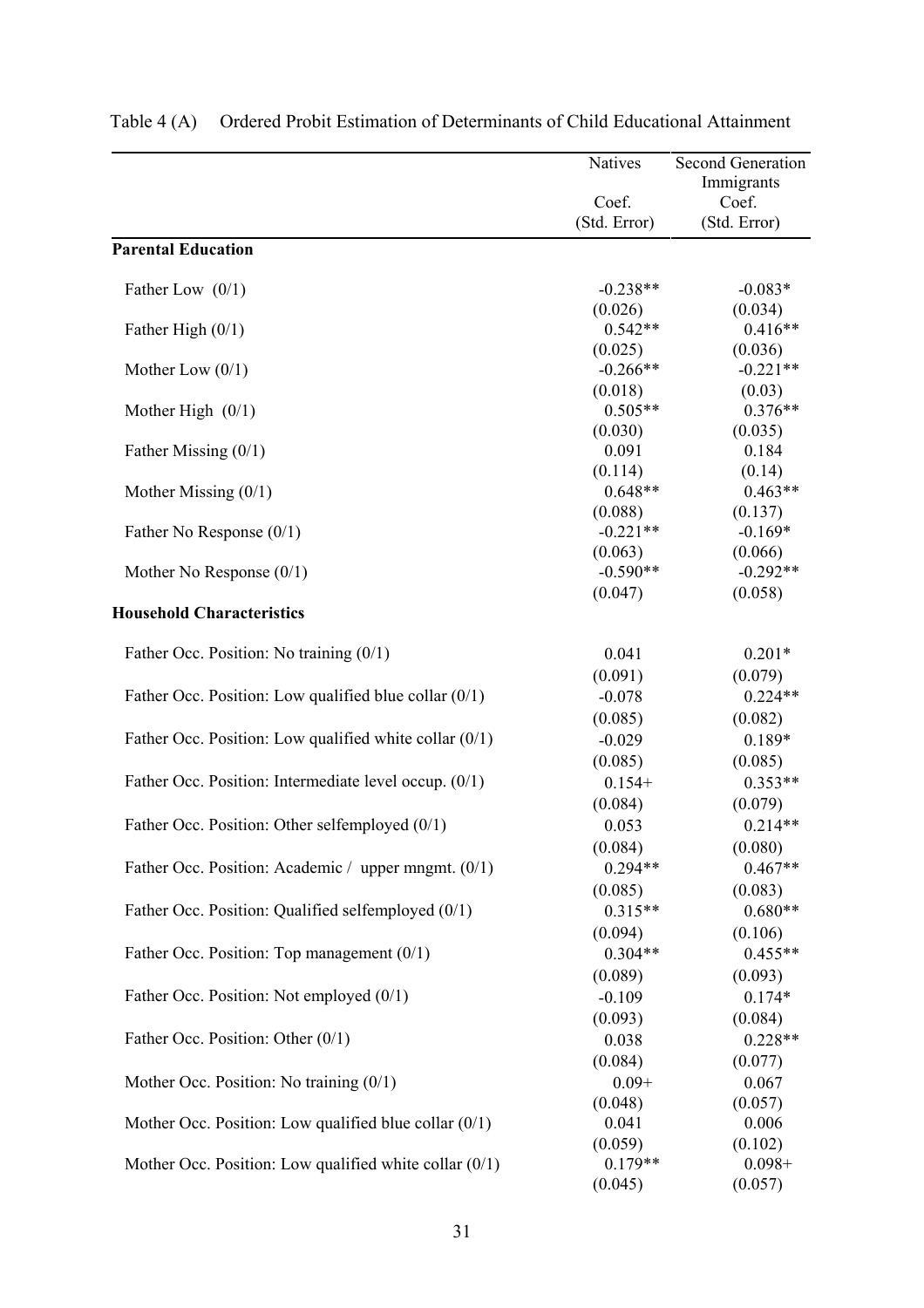| Mother Occ. Position: Intermediate level occup. $(0/1)$ | $0.452**$  | $0.265**$  |
|---------------------------------------------------------|------------|------------|
|                                                         | (0.046)    | (0.062)    |
| Mother Occ. Position: Other selfemployed $(0/1)$        | $0.213**$  | 0.035      |
|                                                         | (0.049)    | (0.069)    |
| Mother Occ. Position: Academic / upper mngmt. $(0/1)$   | $0.389**$  | $0.370**$  |
|                                                         | (0.060)    | (0.081)    |
| Mother Occ. Position: Qualified selfemployed (0/1)      | $0.350**$  | $0.540**$  |
|                                                         | (0.111)    | (0.156)    |
| Mother Occ. Position: Top management $(0/1)$            | $0.301**$  | 0.126      |
|                                                         | (0.090)    | (0.119)    |
| Mother Occ. Position: Not employed (0/1)                | $0.130**$  | 0.040      |
|                                                         | (0.045)    | (0.054)    |
| Mother Occ. Position: Other $(0/1)$                     | $0.130**$  | 0.032      |
|                                                         | (0.045)    | (0.055)    |
| Father Age                                              | $0.005**$  | 0.003      |
|                                                         | (0.002)    | (0.002)    |
| Mother Age                                              | $0.017**$  | $0.016**$  |
|                                                         | (0.002)    | (0.002)    |
| One Sibling $(0/1)$                                     | $0.101**$  | 0.0660     |
|                                                         | (0.016)    | (0.026)    |
| Two Siblings $(0/1)$                                    | $0.131**$  | 0.051      |
|                                                         | (0.019)    | (0.031)    |
| Three or more Siblings $(0/1)$                          | $0.144**$  | 0.007      |
|                                                         | (0.023)    | (0.043)    |
| <b>Individual Characteristics</b>                       |            |            |
| Female $(0/1)$                                          | $0.147**$  | $0.181**$  |
|                                                         | (0.011)    | (0.019)    |
| Religion: Jewish $(0/1)$                                | $-0.143$   | $-0.176$   |
|                                                         | (0.158)    | (0.118)    |
| Religion: Islamic $(0/1)$                               | $-0.505**$ | $-0.164**$ |
|                                                         | (0.116)    | (0.051)    |
| Religion: Other or no denomination $(0/1)$              | $-0.026$   | 0.048      |
|                                                         | (0.022)    | (0.031)    |
| Religion: No response $(0/1)$                           | $-0.553**$ | $-0.480**$ |
|                                                         | (0.051)    | (0.077)    |
| <b>Regional Characteristics</b>                         |            |            |
|                                                         |            |            |
| <b>Population Density</b>                               | 0.0006     | $-0.001$   |
|                                                         | (0.0005)   | (0.001)    |
| Cantonal Unemployment Rate                              | $0.093**$  | $0.117**$  |
|                                                         | (0.019)    | (0.029)    |
| Region $2 = BE$ , FR, SO, NE, JU (0/1)                  | $-0.118**$ | $-0.119*$  |
|                                                         | (0.031)    | (0.053)    |
| Region $3 = BS$ , BL, AG (0/1)                          | $-0.232**$ | $-0.223**$ |
|                                                         | (0.034)    | (0.057)    |
| Region $4 = ZH$ (0/1)                                   | $-0.296**$ | $-0.240**$ |
|                                                         | (0.029)    | (0.049)    |
| Region $5 = GL$ , SH, AR, AI, SG, GR, TG $(0/1)$        | $-0.174**$ | $-0.207**$ |
|                                                         | (0.035)    | (0.061)    |
| Region $6 = LU$ , UR, SZ, OW, NW, ZG $(0/1)$            | $-0.125**$ | $-0.160*$  |
|                                                         | (0.040)    | (0.072)    |
|                                                         |            |            |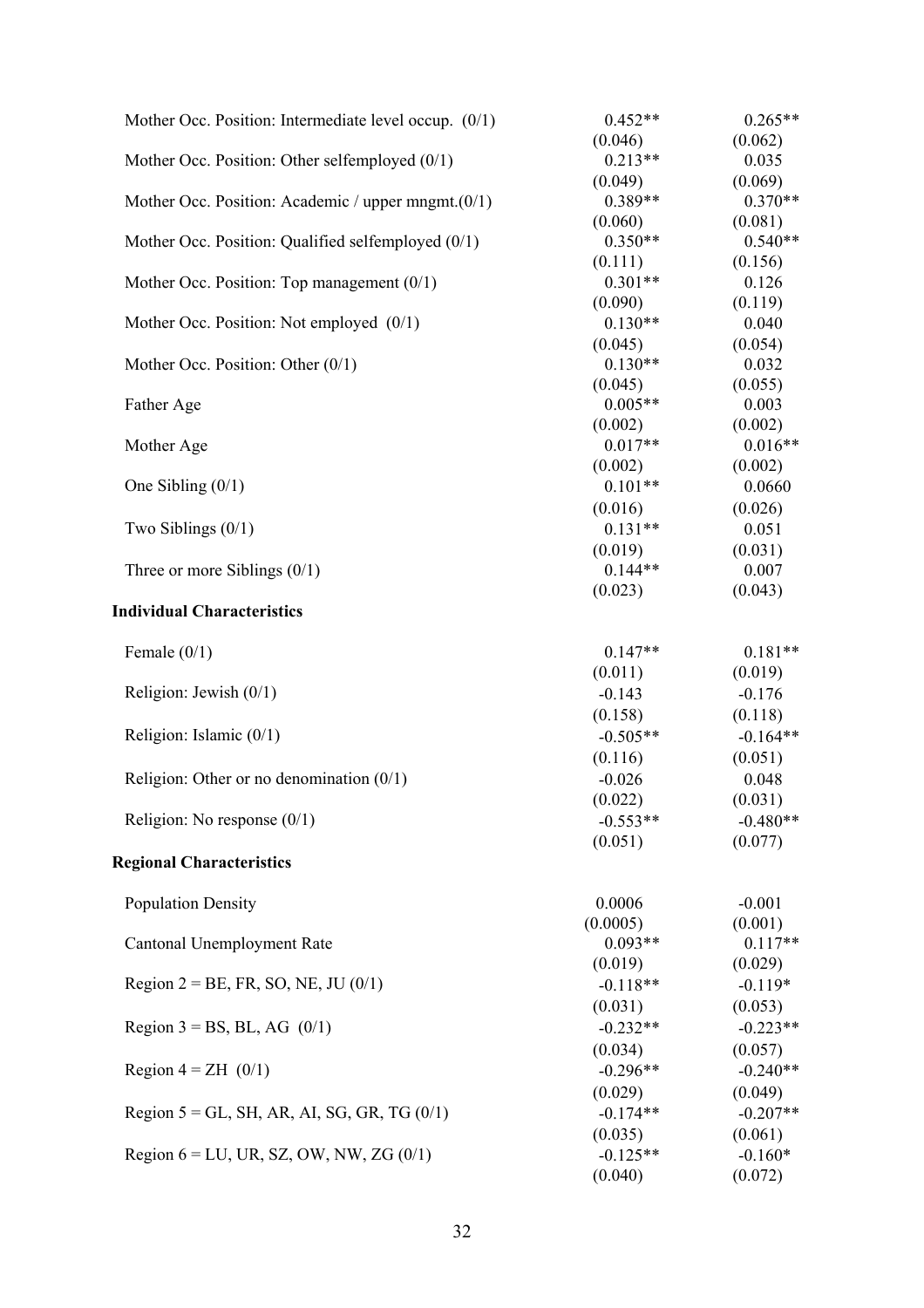| Region $7 = TI(0/1)$                                    | $0.404**$    | $0.267**$           |
|---------------------------------------------------------|--------------|---------------------|
|                                                         | (0.039)      | (0.047)             |
| <b>Immigrant Characteristics</b>                        |              |                     |
| Father migration: Swiss since at least 5 years. $(0/1)$ |              | 0.029               |
|                                                         |              | (0.038)             |
| Father migration: Swiss since up to 5 years. $(0/1)$    |              | $-0.026$            |
|                                                         |              | (0.057)             |
| Father migration: Permanent resident permit $(0/1)$     |              | $-0.011$            |
|                                                         |              | (0.038)             |
| Father migration: Non-permanent resident permit $(0/1)$ |              | $-0.116$            |
|                                                         |              | (0.114)             |
| Father migration: Other $(0/1)$                         |              | 0.004               |
|                                                         |              | (0.031)             |
| Mother migration: Swiss since up to 5 years. $(0/1)$    |              | $0.110+$            |
| Mother migration: Permanent resident permit $(0/1)$     |              | (0.059)<br>0.017    |
|                                                         |              | (0.034)             |
| Mother migration: Non-permanent resident permit (0/1)   |              | $-0.411**$          |
|                                                         |              | (0.109)             |
| Mother migration: Other $(0/1)$                         |              | 0.009               |
|                                                         |              | (1.148)             |
| Country of origin: Europe $(0/1)$                       |              | $-0.160**$          |
|                                                         |              | (0.061)             |
| Country of origin: Southern Europe $(0/1)$              |              | $-0.091+$           |
|                                                         |              | (0.052)             |
| Country of origin: Western Europe (0/1)                 |              | $-0.083$            |
|                                                         |              | (0.052)             |
| Country of origin: Western Asia (0/1)                   |              | $-0.211**$          |
|                                                         |              | (0.066)             |
| Country of origin: Latin America (0/1)                  |              | $-0.136+$           |
|                                                         |              | (0.073)             |
| Country of origin: North America (0/1)                  |              | $-0.116$            |
|                                                         |              | (0.091)             |
| Country of origin: Asia and Oceania (0/1)               |              | $-0.021$<br>(0.066) |
| Country of origin: Other $(0/1)$                        |              | $-0.285**$          |
|                                                         |              | (0.086)             |
| Main Language equals cantonal language $(0/1)$          |              | $-0.024$            |
|                                                         |              | (0.035)             |
| Threshold Parameter 1                                   | $-0.084$     | 0.118               |
|                                                         | (0.130)      | (0.180)             |
| Threshold Parameter 2                                   | $2.192**$    | 1.890**             |
|                                                         | (0.130)      | (0.180)             |
| Number of observations                                  | 47,948       | 14,587              |
| Log Likelihood                                          | $-35,491.49$ | $-12,616.04$        |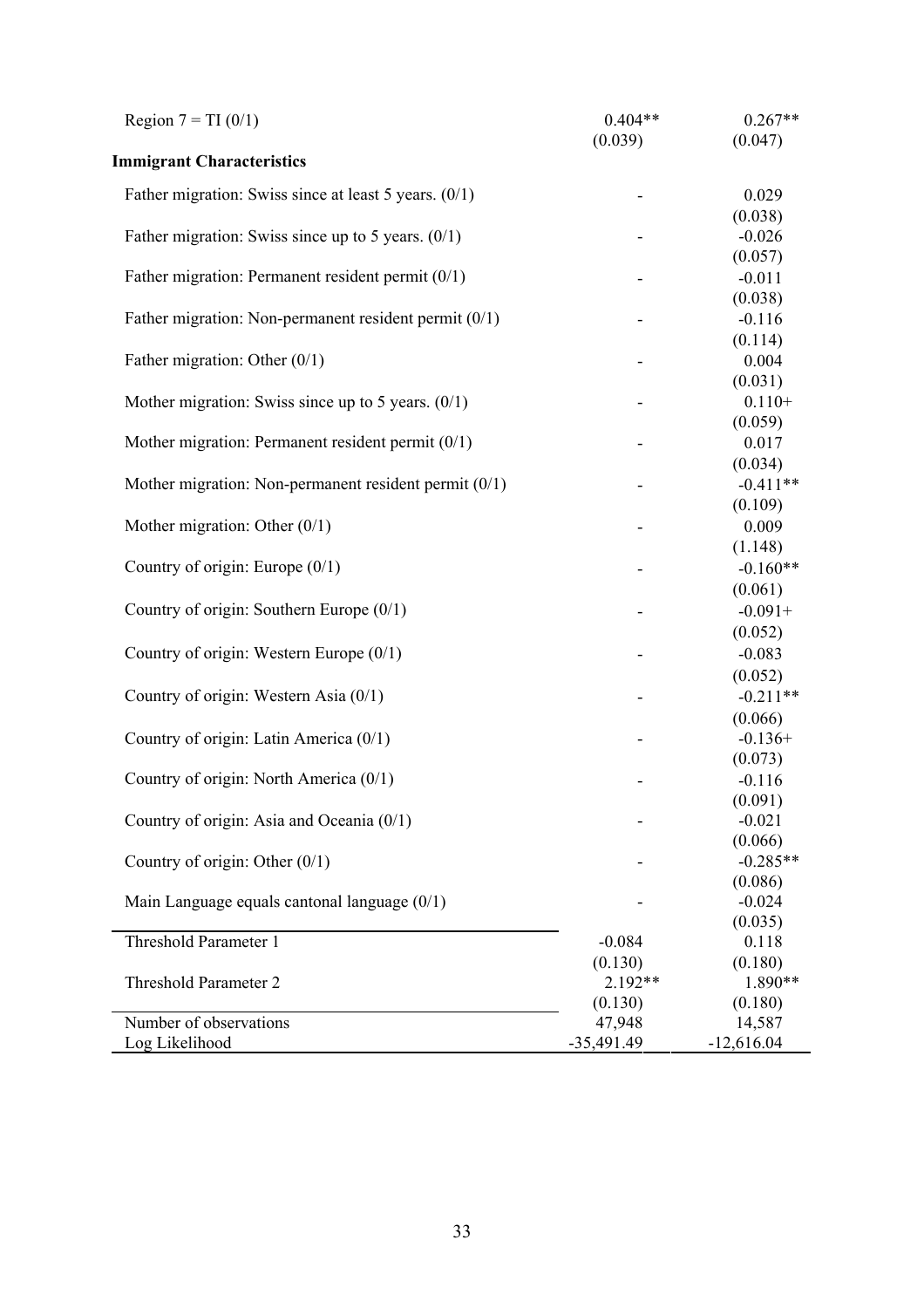|                                  | <b>Natives</b> | Second<br>Generation<br>Immigrants |
|----------------------------------|----------------|------------------------------------|
| $(1)$ Pr (high   parents low)    | 10.29          | 19.66                              |
| $(2)$ Pr (high   parents middle) | 21.53          | 28.38                              |
| $(3)$ Pr (high   parents high)   | 58.09          | 56.45                              |
| Difference $(3) - (1)$           | 47.80          | 36.79                              |

Table 4 (B) Simulation Results of the Two Main Models

Source: Own calculations using Swiss Census 2000.

Note: \*\*, \*, and + indicate statistical significance at the 1, 5, and 10 percent level.